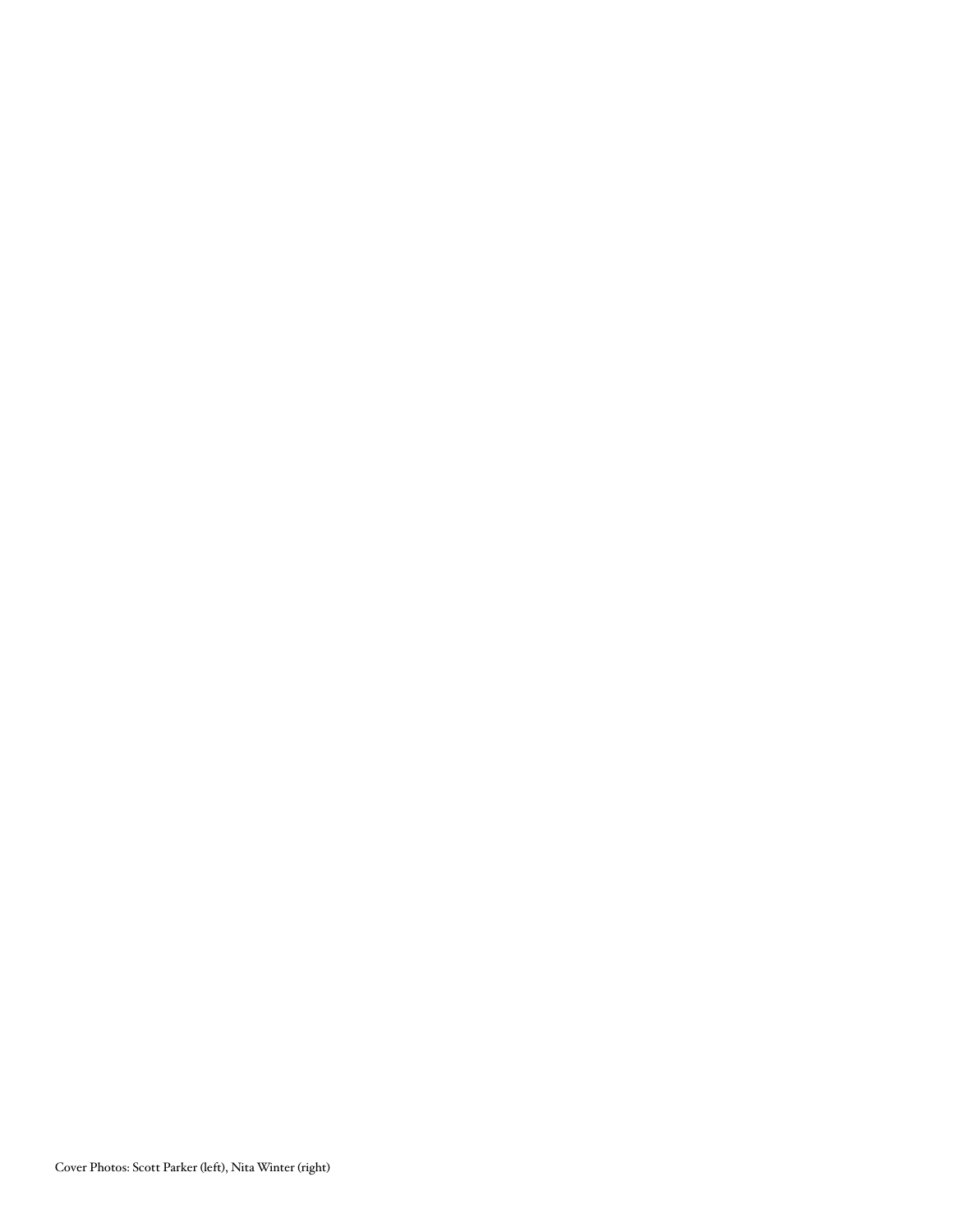# Measuring the Economic Value of a City Park System

WRITTEN BY Peter Harnik and Ben Welle

Additional Assistance by Linda S. Keenan

PRODUCED UNDER A GRANT FROM The Graham Foundation for Advanced Studies in the Fine Arts, Chicago

The initial research that led to this report was funded by the U.S. Forest Service under an Innovation Grant from the National Urban and Community Forestry Advisory Council and by grants from the Barr Foundation and the Marpat Foundation.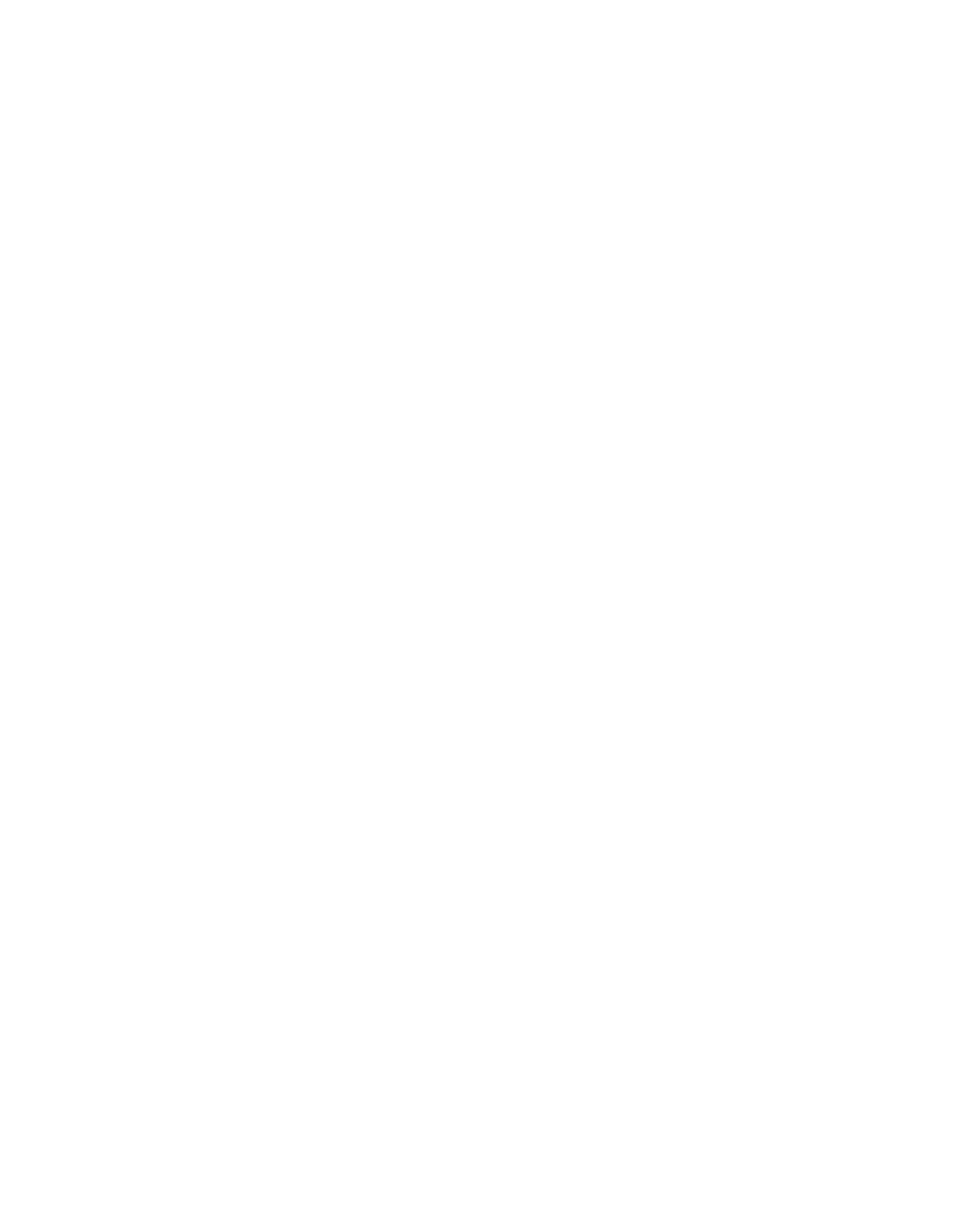### TABLE OF CONTENTS

| <b>INTRODUCTION</b>                                                                                              | $\mathbf{i}$   |
|------------------------------------------------------------------------------------------------------------------|----------------|
| HEDONIC (PROPERTY) VALUE<br>Park Value in Action: Increasing Property Values in Washington, D.C.                 | $\mathbf I$    |
| <b>TOURISM VALUE</b><br>Park Value in Action: Stimulating Tourism in San Diego                                   | $\overline{3}$ |
| <b>DIRECT USE VALUE</b><br>Park Value in Action: Providing Direct Use Value in Boston                            | 5              |
| <b>HEALTH VALUE</b><br>Park Value in Action: Promoting Human Health in Sacramento                                | 7              |
| <b>COMMUNITY COHESION VALUE</b><br>Park Value in Action: Stimulating Community Cohesion in Philadelphia          | 9              |
| REDUCING THE COST OF MANAGING URBAN STORMWATER<br>Park Value in Action: Cutting Stormwater Costs in Philadelphia | II             |
| REMOVAL OF AIR POLLUTION BY VEGETATION<br>Park Value in Action: Cutting Air Pollution Costs in Washington, D.C.  | 13             |
| CONCLUSION                                                                                                       | 15             |
| APPENDICES                                                                                                       | 16             |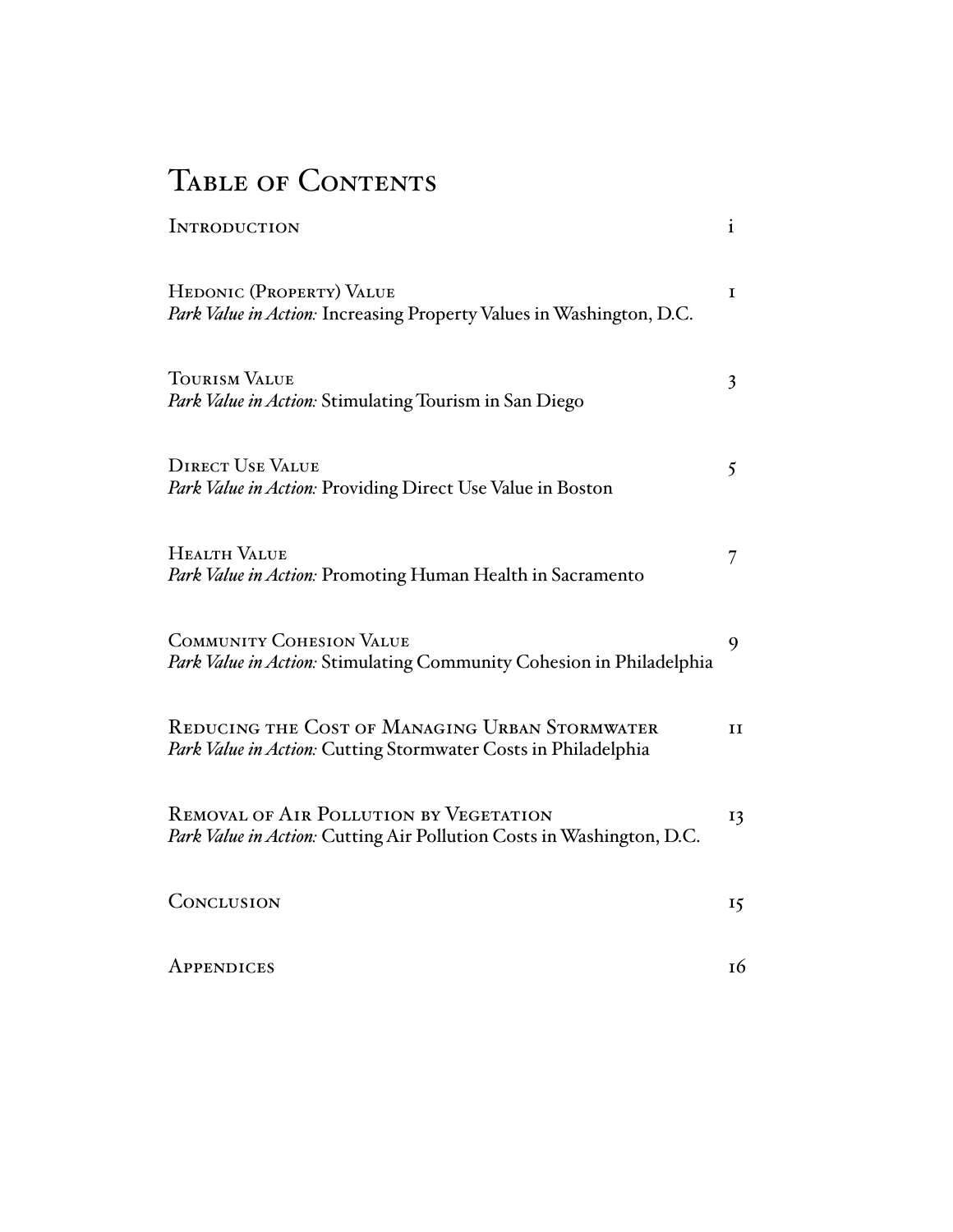### **INTRODUCTION**

Cities are economic entities. They are made up of structures entwined with open space.

Successful communities have a sufficient number of private homes and commercial and retail establishments to house their inhabitants and give them places to produce and consume goods. Cities also have public buildings—libraries, hospitals, arenas, city halls—for culture, health, and public discourse. They have linear corridors—streets and sidewalks—for transportation. And they have a range of other public spaces—parks, plazas, trails, sometimes natural, sometimes almost fully paved—for recreation, health provision, tourism, sunlight, rainwater retention, air pollution removal, natural beauty, and views.

In successful cities the equation works. Private and public spaces animate each other with the sum greatly surpassing the parts. In unsuccessful communities some aspect of the relationship is awry: production, retail, or transportation may be inadequate; housing may be insufficient; or the public realm might be too small or too uninspiring.

In 2003, The Trust for Public Land's Center for City Park Excellence gathered two dozen park experts and economists in Philadelphia for a colloquium to analyze how park systems economically benefit cities. Based on this conversation and subsequent consultation with other leading economists and academics, the center identified seven attributes of city park systems that provide economic value and are measurable.

Not every aspect of a park system can be quantified. For instance, the mental health value of a walk in the woods is not known, and there is no agreed-upon methodology for valuing the carbon sequestration value of a city park. But seven major factors—*property value, tourism, direct use, health, community cohesion, clean water, and clean air*—have been enumerated. While the science of city park economics is still in its infancy, TPL has worked to carefully consider and analyze these values. Our report sets forth a summary of this methodology.

Two of the factors provide a city with *direct income* to its treasury. The first factor is increased property tax from the increase in property value because of proximity to parks. (This is also called "hedonic value" by economists.) The second is increased sales tax on spending by tourists who visit primarily because of the city's parks. (Beyond the tax receipts, these factors also bolster the *collective wealth* of residents through property appreciation and tourism revenue.)

Three other factors provide city residents with *direct savings.* By far the largest amount stems from residents' use of the city's free parkland and free (or low-cost) recreation opportunities, which saves them from having to purchase these items in the marketplace. The second is the health benefit—savings in medical costs—due to the beneficial aspects of exercise in the parks. And the third is the community cohesion benefit of people banding together to save and improve their neighborhood parks. This "know-your-neighbor" social capital helps ward off antisocial problems that would otherwise cost the city more in police and fire protection, prisons, counseling, and rehabilitation.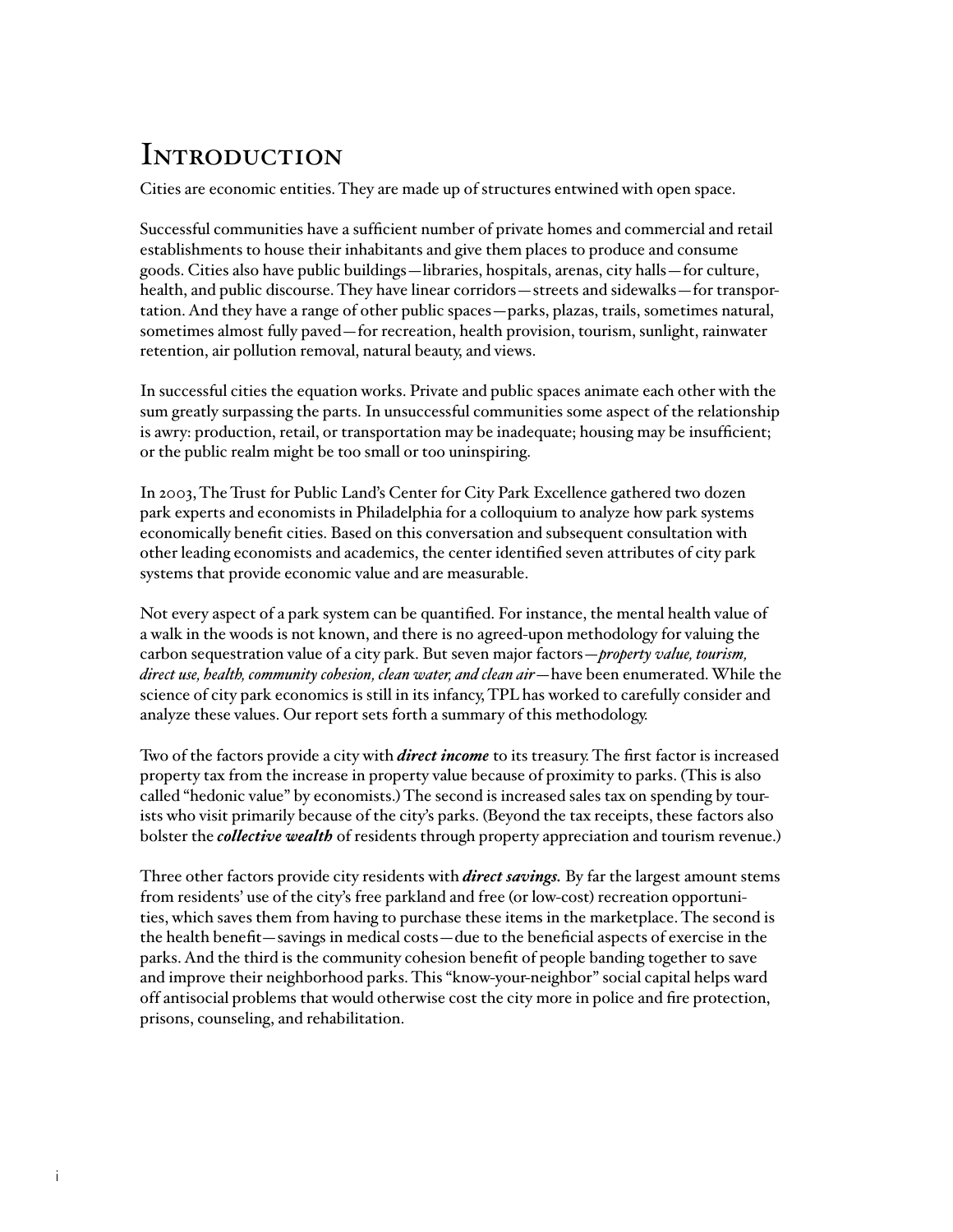The last two factors provide *environmental savings.* The larger involves water pollution reduction—the retention of rainfall by the park system's trees, bushes, and soil, thus cutting the cost of treating stormwater. The other concerns air pollution—the fact that park trees and shrubs absorb a variety of air pollutants.

In the following chapters, after describing the value factor and the rationale for calculating it, we provide a real-life example of the mathematical outcome, based on the first five test cases undertaken in this program—the cities of Washington, D.C., San Diego, Boston, Sacramento, and Philadelphia.

Peter Harnik Director, Center for City Park Excellence March 2009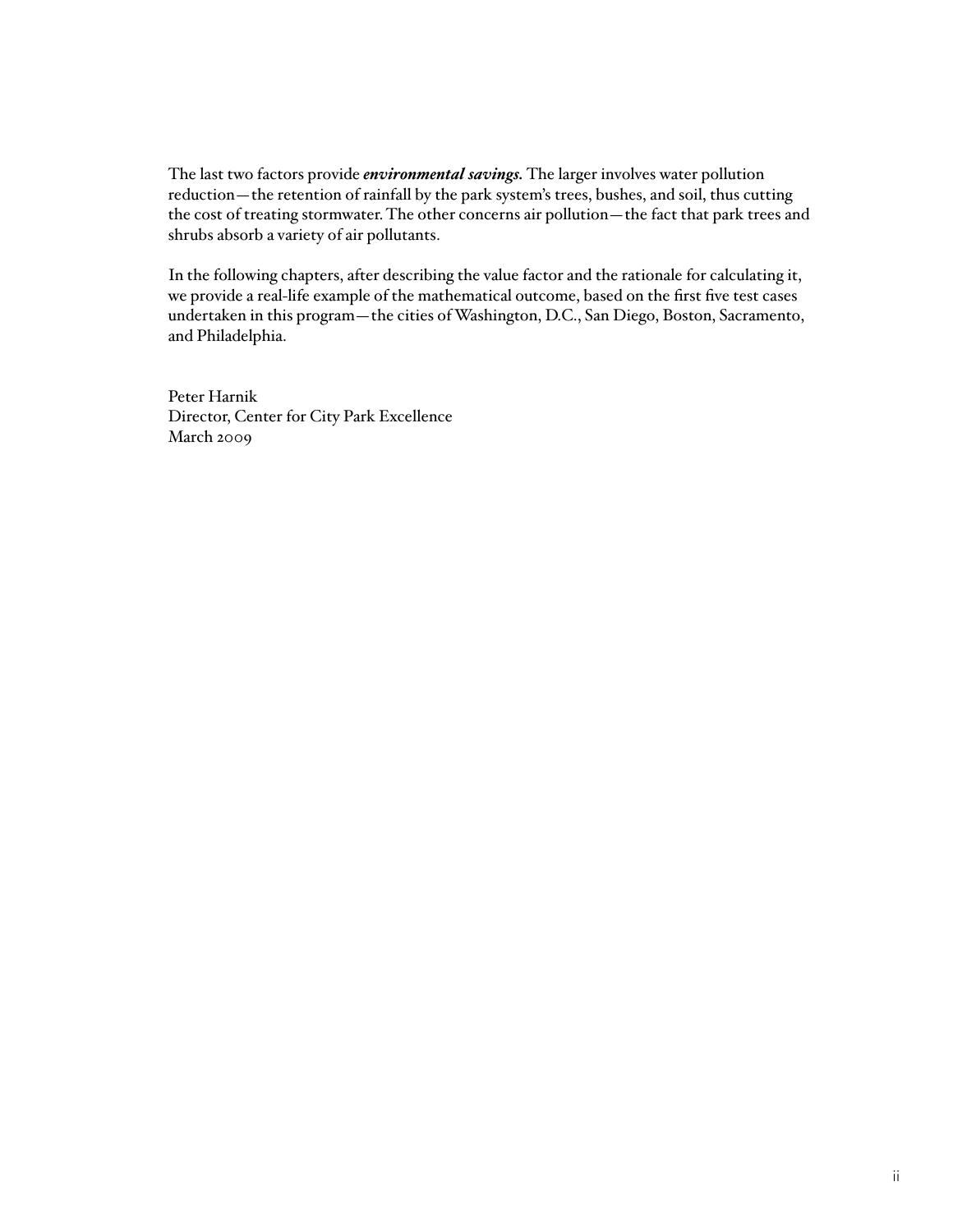# Increasing Hedonic (Property) Value

More than 30 studies have shown that parks have a positive impact on nearby residential property values. Other things being equal, most people are willing to pay more for a home close to a nice park. Economists call this phenomenon "hedonic value." (Hedonic value also comes into play with other amenities such as schools, libraries, police stations, and transit stops. Theoretically, commercial office space also exhibits the hedonic principle; unfortunately, no study has yet been carried out to quantify it.)

Hedonic value is affected primarily by two factors: distance from the park and the quality of the park itself. While proximate value ("nearby-ness") can be measured up to 2,000 feet from a large park, most of the value is within the first 500 feet. In the interest of being conservative, we have limited our valuation to this shorter distance. Moreover, people's desire to live near a park depends on characteristics of the park. Beautiful natural resource parks with great trees, trails, meadows, and gardens are markedly valuable. Other parks with excellent recreational facilities are also desirable (although sometimes the greatest property value is a block or two away if there are issues of noise, lights, and parking). Less attractive or poorly maintained parks are only marginally valuable. And parks with frightening or dangerous aspects can reduce nearby property values.

Determining an accurate park-by-park, house-by-house property value for a city is technically feasible but prohibitively time-consuming and costly. Therefore, we formulated a methodology to arrive at a reasonable estimate. Computerized mapping technology known as Geographic Information Systems

(GIS) was used to identify all residential properties within 500 feet of every significant park. ("Significant" is defined as one acre or more; "park" includes every park in the city, even if owned by a county, state, federal, or other public agency.)

Unfortunately, because of data and methodology problems, it is difficult to determine exactly which of a city's parks confer "strongly positive," "slightly positive," and "negative" value to surrounding residences. Research into quantifying park quality continues; in the interim we have chosen to assign the conservative value of 5 percent as the amount that parkland adds to the assessed



Meridian Hill Park in Washington, D.C. provides extra value to the thousands of dwelling units surrounding it, and to the city itself through higher property tax receipts.

value of all dwellings within 500 feet of parks. (The preponderance of studies has revealed that excellent parks tend to add 15 percent to the value of a proximate dwelling; on the other hand, problematic parks can subtract 5 percent of home value. Taking an average of this range yields the 5 percent value that will be used until a park quality methodology can be established.)

Once determined, the total assessed value of properties near parks is multiplied by 5 percent and then by the tax rate, yielding the increase in tax dollars attributable to park proximity.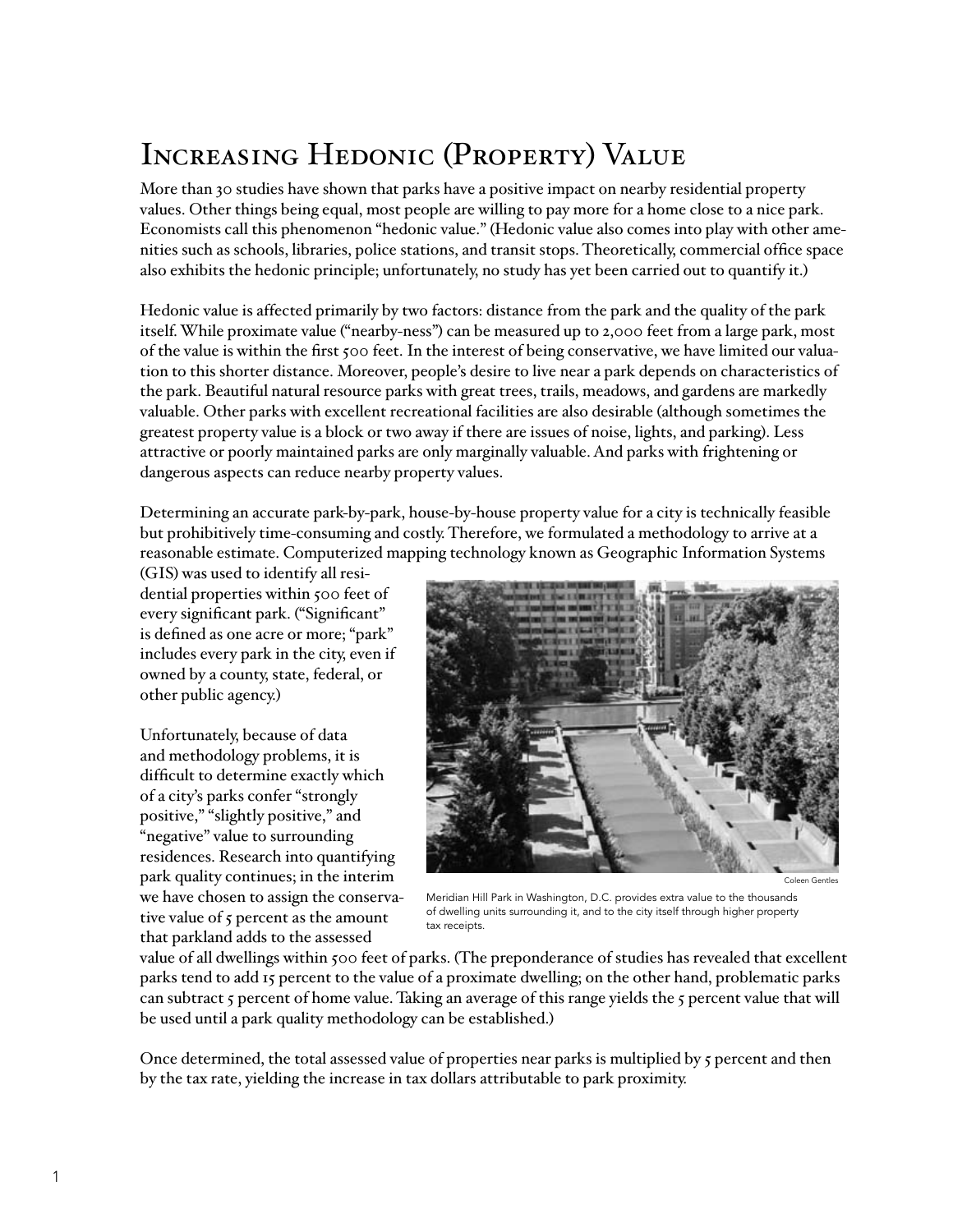#### PARK VALUE IN ACTION *Increasing Property Values in Washington, D.C.*

The most famous park in Washington, D.C. may be the National Mall with its museums and government agencies, but it is the many other parks—from huge Rock Creek Park to tiny Logan Circle, the ones surrounded by homes—that provide the city with the greatest property value benefit.

The city's abundance of green has placed much of Washington's real estate either directly abutting or within a stone's throw of a park. This makes it convenient for the capital's denizens to toss a ball around, enjoy a picnic, or just get a pleasurable view. The city's coffers are also reaping the benefits.

Getting to this number is fairly straightforward. Using GIS in combination with the city's assessment data, we find that the value of all residential properties (apartments, condominiums, row houses, and detached homes) within 500 feet of a park is almost \$24 billion (in 2006 dollars). Using an average park value benefit of  $\zeta$  percent, we see that the total amount that parks increased property value is just under \$1.2 billion. Using the effective annual tax rate of 0.58 percent, we find that Washington reaped an additional \$6,953,377 in property tax because of parks in 2006.

| The Hedonic (Property) Value of Washington, D.C.'s Parks           |                  |  |
|--------------------------------------------------------------------|------------------|--|
| Value of properties within 500 feet of parks                       | \$23,977,160,000 |  |
| Assumed average value of a park                                    | 5%               |  |
| Value of properties attributed to parks                            | \$1,198,858,025  |  |
| Effective annual residential tax rate                              | 0.58%            |  |
| Annual property tax capture from value of<br>property due to parks | \$6,953,377      |  |
| Property values were obtained from the District of Columbia        |                  |  |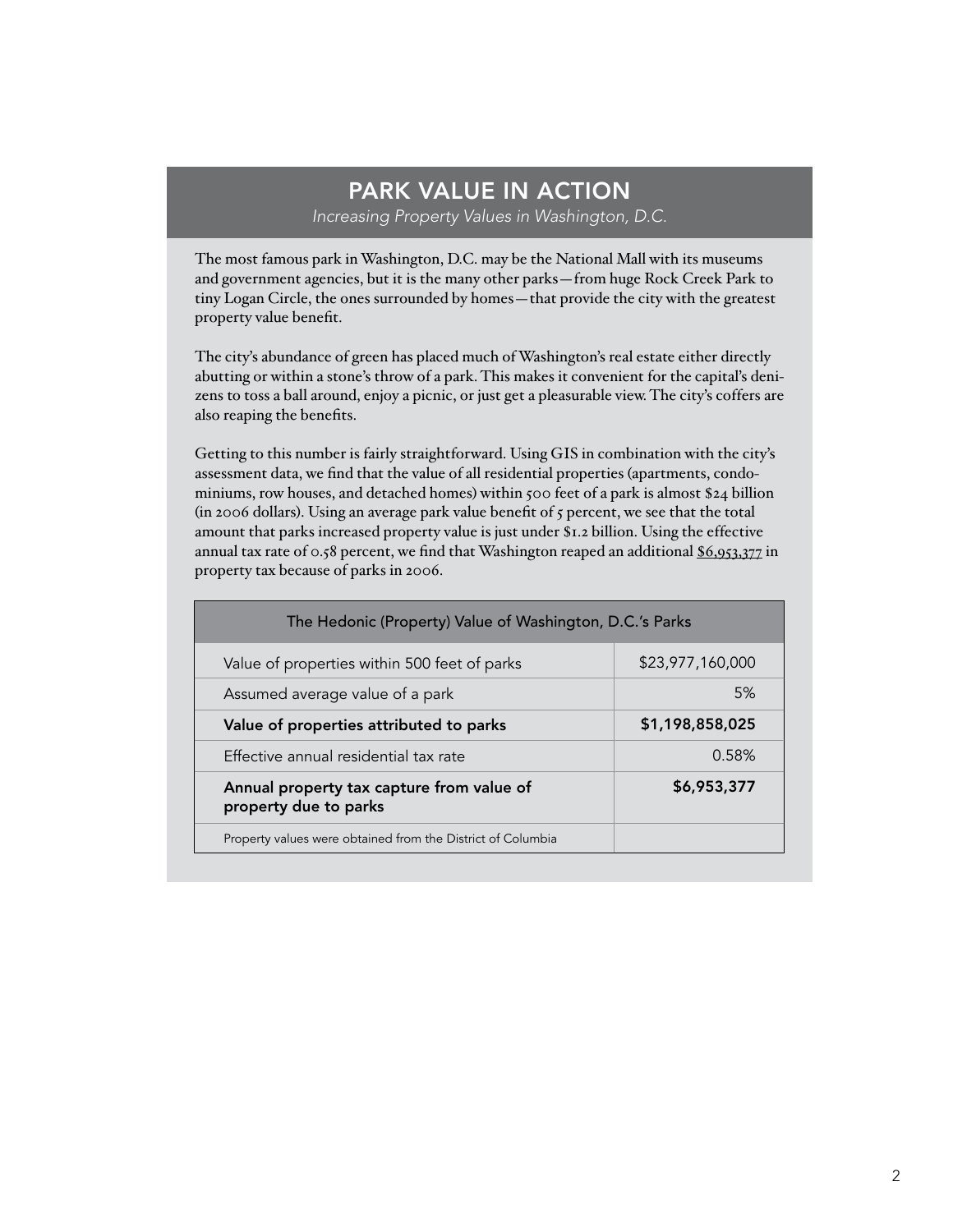### Income from Out-of-Town Park Visitor Spending (Tourists)

Though not always recognized, parks play a major role in a city's tourism economy. Some such as Independence National Historic Park in Philadelphia, Central Park in New York, Millennium Park in Chicago, or Balboa Park in San Diego are tourist attractions by themselves. Others are simply great venues for festivals, sports events, even demonstrations. Read any newspaper's travel section and you'll usually see at least one park among the "to see" picks.

Calculating parks' contribution requires knowing the number of park tourists and their spending. Unfortunately, most cities have little data on park visitation or visitor origin. (By definition, local users are not tourists—any spending they do at or near the park is money not spent locally somewhere else, such as in their immediate neighborhood.) Sometimes there are tourism numbers for one particularly significant park, but it is not possible to apply these numbers to the rest of the city's parks. To get around these missing data, visitation numbers and expenditures from other sources must be obtained and then used to make an educated guess about trips that are taken entirely or substantially because of parks or a park.

First, we estimate the number of park tourists. Then we reduce this to an estimate of the number of park tourists who came *because* of the parks. After dividing that number into day visitors (who spend less) and overnighters (who spend more), we multiply these numbers by the average spending per tourist per day (a figure that is usually well known by the local convention and visitors bureau). Finally, tax revenue to the city can be estimated by multiplying park tourism spending by the tax rate.



Jon Sullivan (w

Beautiful Balboa Park—with its zoo, botanical gardens, numerous museums, sports fields, and public events—is the single biggest tourist attraction in San Diego.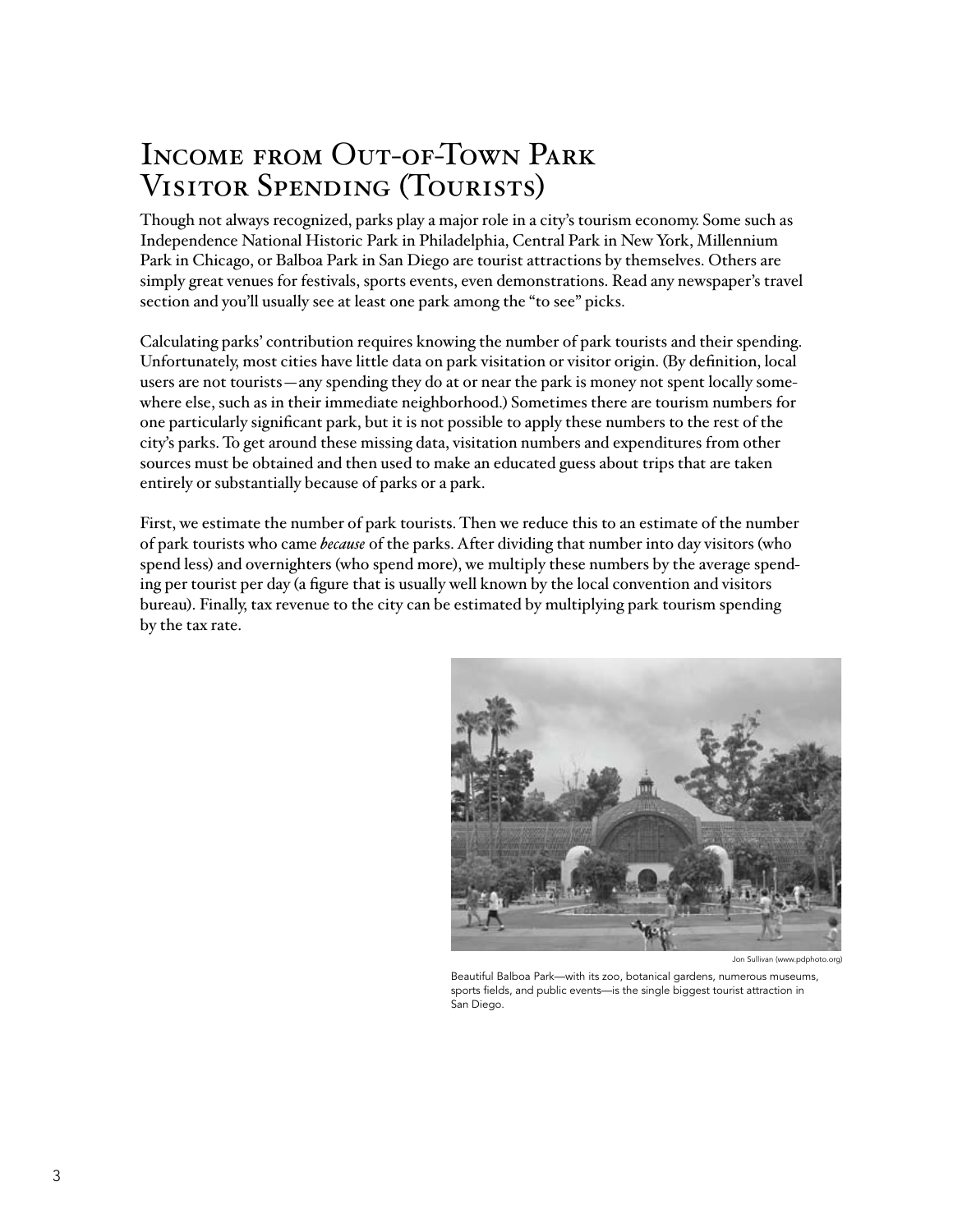### PARK VALUE IN ACTION

*Stimulating Tourism in San Diego*

A visit to San Diego is not complete if it doesn't include a park—whether that's a beach, a harbor park, Old Town State Park, Mission Bay, or 1,200-acre Balboa Park. In fact, when the *New York Times* featured San Diego in its "36 Hours" travel series, it mentioned all of the above places. The role of parks in the city's tourism economy is huge.

| Spending by Tourists Who Came Because of Parks, San Diego, 2006                               |               |  |
|-----------------------------------------------------------------------------------------------|---------------|--|
| <b>Overnight Visitors</b>                                                                     |               |  |
| Overnight visitors to San Diego                                                               | 16,050,000    |  |
| Overnight visitors who visited parks (20%*)                                                   | 3,210,000     |  |
| Estimated 26%* who visited because of parks                                                   | 834,600       |  |
| Spending per overnight visitor per day                                                        | \$107         |  |
| Spending of overnight visitors because of parks                                               | \$87,302,200  |  |
| Day Visitors                                                                                  |               |  |
| Overnight visitors to San Diego                                                               | 11,874,000    |  |
| Overnight visitors who visited parks (20%)                                                    | 2,374,800     |  |
| Estimated 22% who visited because of parks                                                    | 522,456       |  |
| Spending per day visitor per day                                                              | \$48          |  |
| Spending of day visitors because of parks                                                     | \$25,077,888  |  |
| Total Spending (overnight and day visitors)                                                   | \$114,380,088 |  |
| Sales, meal, and hotel taxes (7.5% average)<br>on park tourist spending                       | \$8,578,507   |  |
| Net profit (35% of tourist spending)                                                          | \$40,033,031  |  |
| *San Diego Convention and Visitors Bureau and California Travel and Tourism Commission, 2006. |               |  |

According to data from the San Diego Convention and Visitors Bureau (CVB), the California Travel and Tourism Commission, and a telephone survey by the Morey Group, an estimated 20 percent of tourists visited a park while in San Diego in 2007. The phone survey further revealed that 22 percent of San Diego park visitors came *because* of the parks. (Using this methodology assures that the count did not include the many tourists who came to San Diego for other reasons and happened to visit a park without planning to do so.) The conclusion was that just under 5 percent of San Diego tourism in 2007 was due to the city's parks—835,000 overnighters and 522,000 day visitors.

Knowing the average daily spending level of those tourists—\$107 per overnight visitor and \$48 per day visitor—we determined that total park-derived tourist spending in 2007 came to  $$114.3$  million. With an average tax rate on tourist expenditures of 7.5 percent, tax revenue to the city was \$8,579,000. In addition, since economists consider that an average of 35 percent of every tourist dollar is profit to the local economy (the rest is the passthrough cost of doing business), the citizenry's collective increase in wealth from parkbased tourism was \$40,033,000.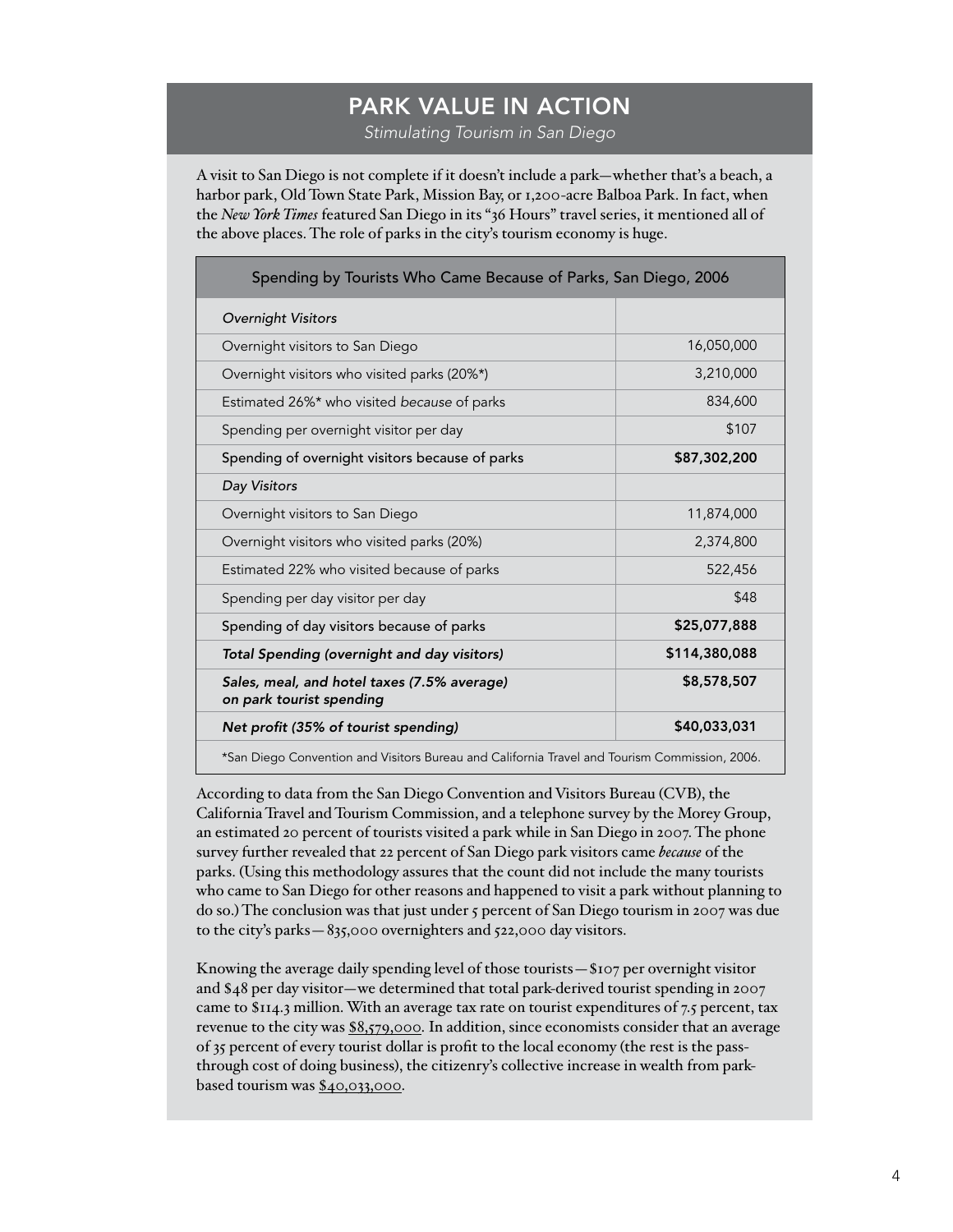### DIRECT USE VALUE

While city parks provide much indirect benefit, they also provide huge tangible value through such activities as team sports, bicycling, skateboarding, walking, picnicking, benchsitting, and visiting a flower garden. Economists call these activities "direct uses."

Most direct uses in city parks are free of charge, but economists can still calculate value by knowing the cost of a similar recreation experience in the private marketplace. This is known as "willingness to pay." In other words, if parks were not available in a city, how much would the resident (or "consumer") pay in a commercial facility? (Thus, rather than income, this value represents *savings* by residents.)

The model used to quantify the benefits received by direct users is based on the "Unit Day Value" method developed by the U.S. Army Corps of Engineers. Park visitors are counted by specific activity, with each activity assigned a dollar value by economists familiar with prices in the private martketplace. For example, playing in a playground is worth \$3.50. Running, walking, or in-line skating on a park trail is worth \$4, as is playing a game of tennis on a city court. For activities for which a fee is charged, like golf or ice skating, only the "extra value" (if any) is assigned; that is, if a round of golf costs \$20 on a public course and \$80 on a private course, the direct use value of the public course would be \$60. Under the theory that the second and third

repetitions of a park use in a given period are slightly less valuable than the first (i.e., the child visiting a playground gets somewhat less value the seventh time in a week than the first), we modified the model with diminishing returns for heavy park users. (For example, playground value diminishes from \$3.50 for the first time in a week to \$1.93 for the seventh.) We also estimated an average "season" for different park uses to take into account reduced participation rates in the off-season. (Although some people are active in parks 365 days a year, we conservatively eliminated seasons when participation rates drop to low levels.) Finally, for the few activities for which a fee is charged, such as golf, ice skating, and the use of fields for team sports, we subtracted the per-person fee from the assumed value.

The number of park visits and the activities engaged in is determined through a professionally conducted telephone survey of city residents. Residents are asked to answer for themselves; for those adults



Boston Parks and Recreation Department

The Frog Pond in the Boston Common is but one of the numerous park facilities that provide Bostonians with hundreds of millions of dollars of direct use value.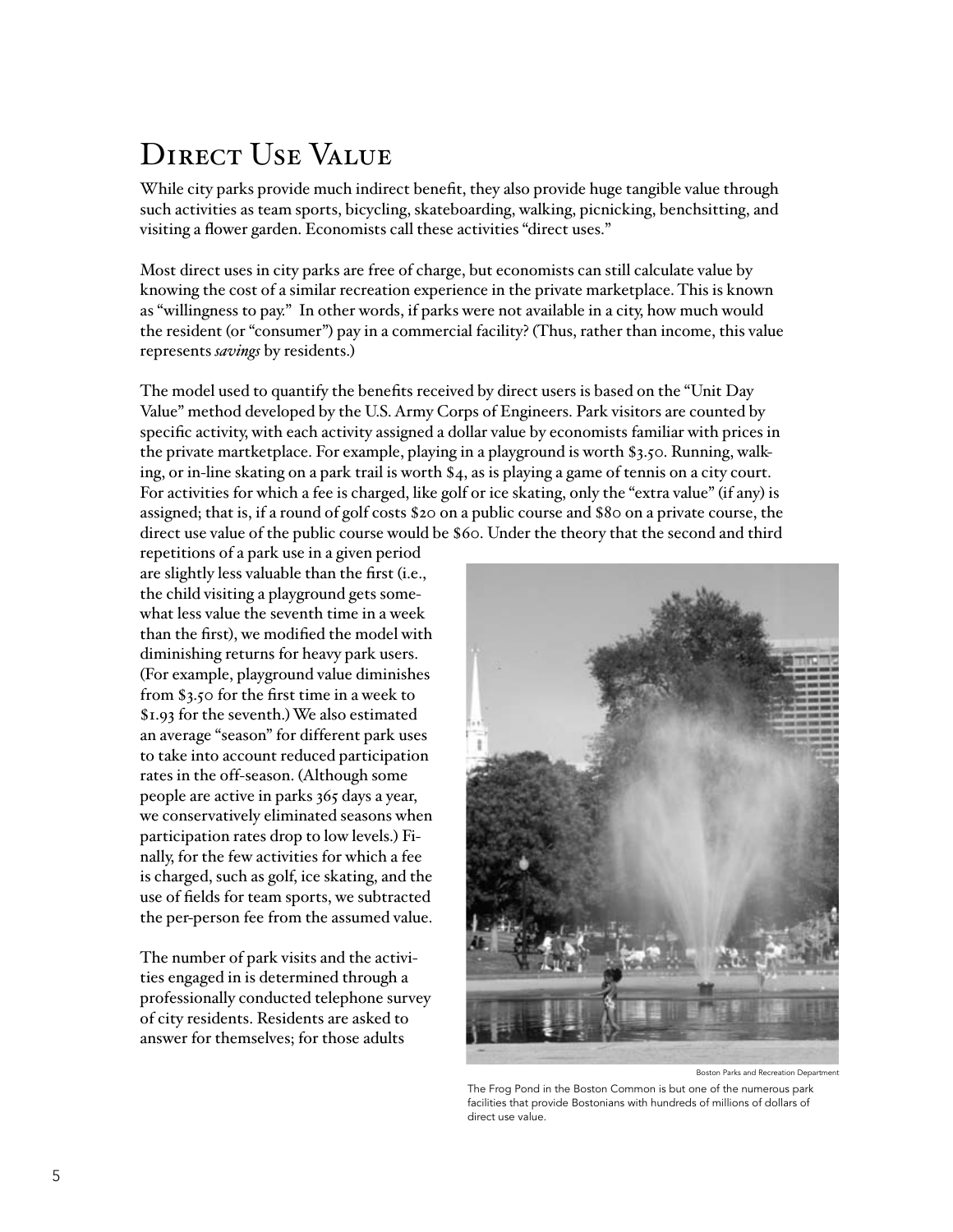with children under the age of 18, a representative proportion are also asked to respond for one of their children. (Nonresidents are not counted in this calculation; their value is measured through out-of-town tourist spending.)

While some might claim that direct use value is not as "real" as tax or tourism revenue, it nevertheless has true meaning. Certainly, not all park activities would take place if they had to be purchased. On the other hand, city dwellers do get pleasure and satisfaction from their use of the parks. If they had to pay and if they consequently reduced some of this use, they would be materially "poorer" from not doing some of the things they enjoy.

#### PARK VALUE IN ACTION

*Providing Direct Use Value in Boston*

When Frederick Law Olmsted designed the park system of Boston, he envisioned a series of places of respite accessible to all. No need to pay for a trip out to the countryside the park system could provide that—and more—right near home. Today that vision lives on in Boston's 5,040 acres of parks and the pastimes these parks offer: jogging down the Commonwealth Avenue median and into Boston Common, spending a morning at the playground, watching a tennis match, birdwatching across 1,765 natural acres, attending a summer festival, enjoying lunch in Post Office Square, walking the trails of 527-acre Franklin Park, admiring the flowers of the Public Garden, or taking in movie night in Jamaica Pond Park.

These and many more "direct uses" were measured in a telephone survey of Boston residents and were then multiplied by a specific dollar value for each activity. Based on the level of use and those values, it was found that in 2006 Boston's park and recreation system provided a total of \$354,352,000 in direct use value.

| Shared Benefits: The Economic Value of Direct Use of Parks in Boston, 2006                         |                      |                                   |               |
|----------------------------------------------------------------------------------------------------|----------------------|-----------------------------------|---------------|
| <b>Facility/Activity</b>                                                                           | <b>Person-Visits</b> | <b>Average Value</b><br>per Visit | Value (\$)    |
| General park use (playgrounds,<br>trails, dog walking, picnicking,<br>sitting, etc.)               | 76,410,237           | \$1.91                            | \$146,230,236 |
| Sports facilities use (tennis, team<br>sports, bicycling, swimming,<br>running, ice skating, etc.) | 48,407,572           | \$3.05                            | \$147,812,453 |
| Special uses (golfing, gardening,<br>festivals, concerts, attractions, etc.)                       | 6,467,113            | \$9.33                            | \$60,309,713  |
| <b>Totals</b>                                                                                      | 131,284,922          |                                   | \$354,352,402 |
| Data were drawn from a telephone survey of 600 Boston residents.                                   |                      |                                   |               |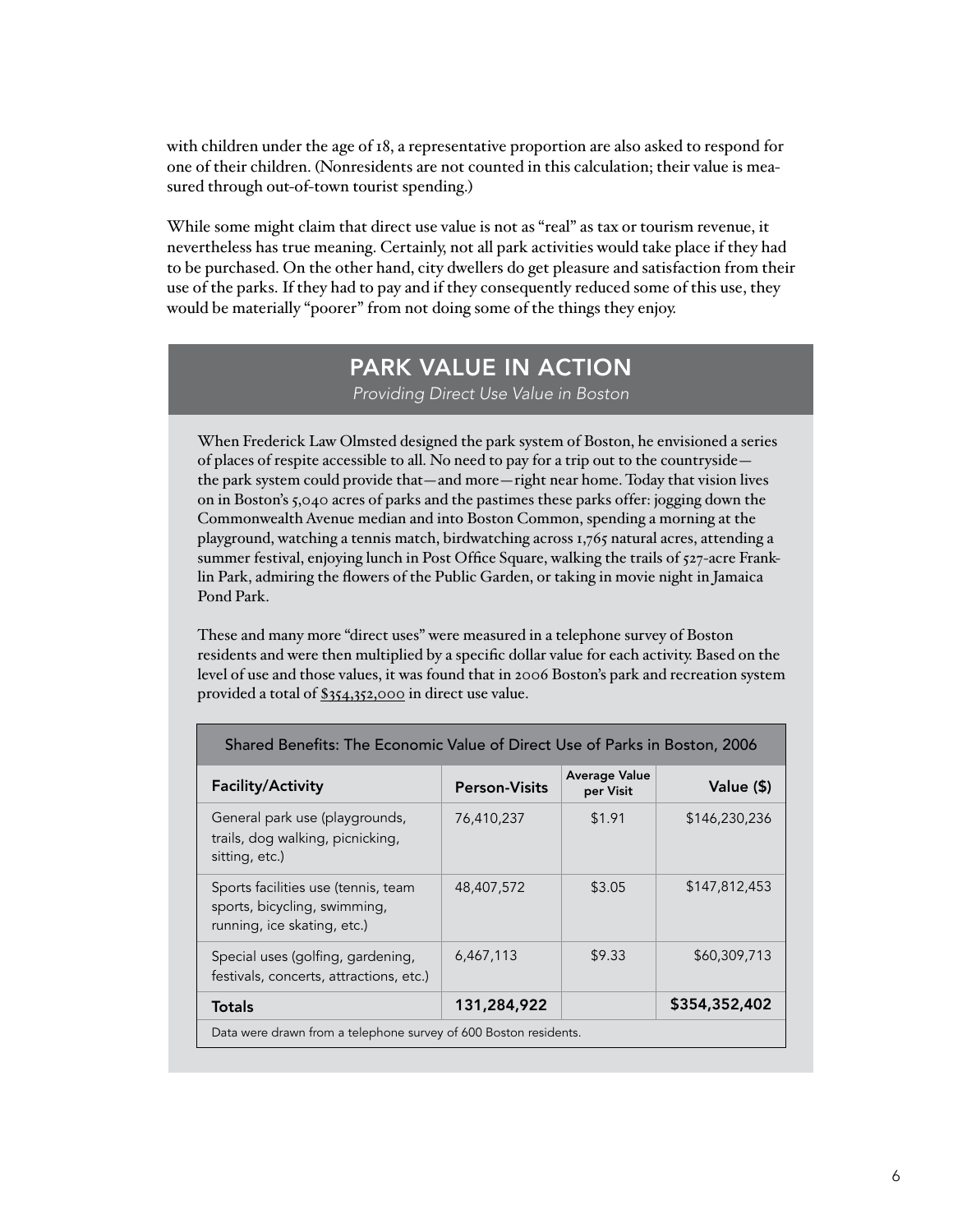# Health Value

Several studies have documented the economic burden of physical inactivity. Lack of exercise is shown to contribute to obesity and its many effects, and experts call for a more active lifestyle. Recent research suggests that access to parks can help people increase their level of physical activity. The Parks Health Benefits Calculator measures residents' collective economic savings through the use of parks for exercise.

After identifying the common types of medical problems that are inversely related to physical activity, such as heart disease and diabetes, we created the calculator based on studies in seven different states that show a \$250 cost difference between those who exercise regularly and those who don't. For people over the age of 65, the value is \$500 because seniors typically incur two or more times the medical care costs of younger adults.

The key data input is the number of park users who indulge in a sufficient amount of physical activity to make a difference. (This is defined as "at least 30 minutes of moderate to vigorous activity at least three days per week.") To determine this number, we took a telephone park use survey of activities and age and eliminated low-heart-rate uses such as picnicking, sitting, strolling, and birdwatching. We also eliminated respondents who engage in strenuous activities but do so less than three times per week because they are not active enough for health benefit.

After obtaining the number (and age) of city dwellers engaged in strenuous park activities, we applied the multipliers (by age) and added the subtotals. The calculator makes one final computation, applying a small multiplier to reflect the differences in medical care costs between the city's region and the United States as a whole.



Sacramento Department of Parks and Recreation

With or without a stroller, a regular vigorous run can cut medical costs by an average of \$250 a year. McKinley Park, Sacramento.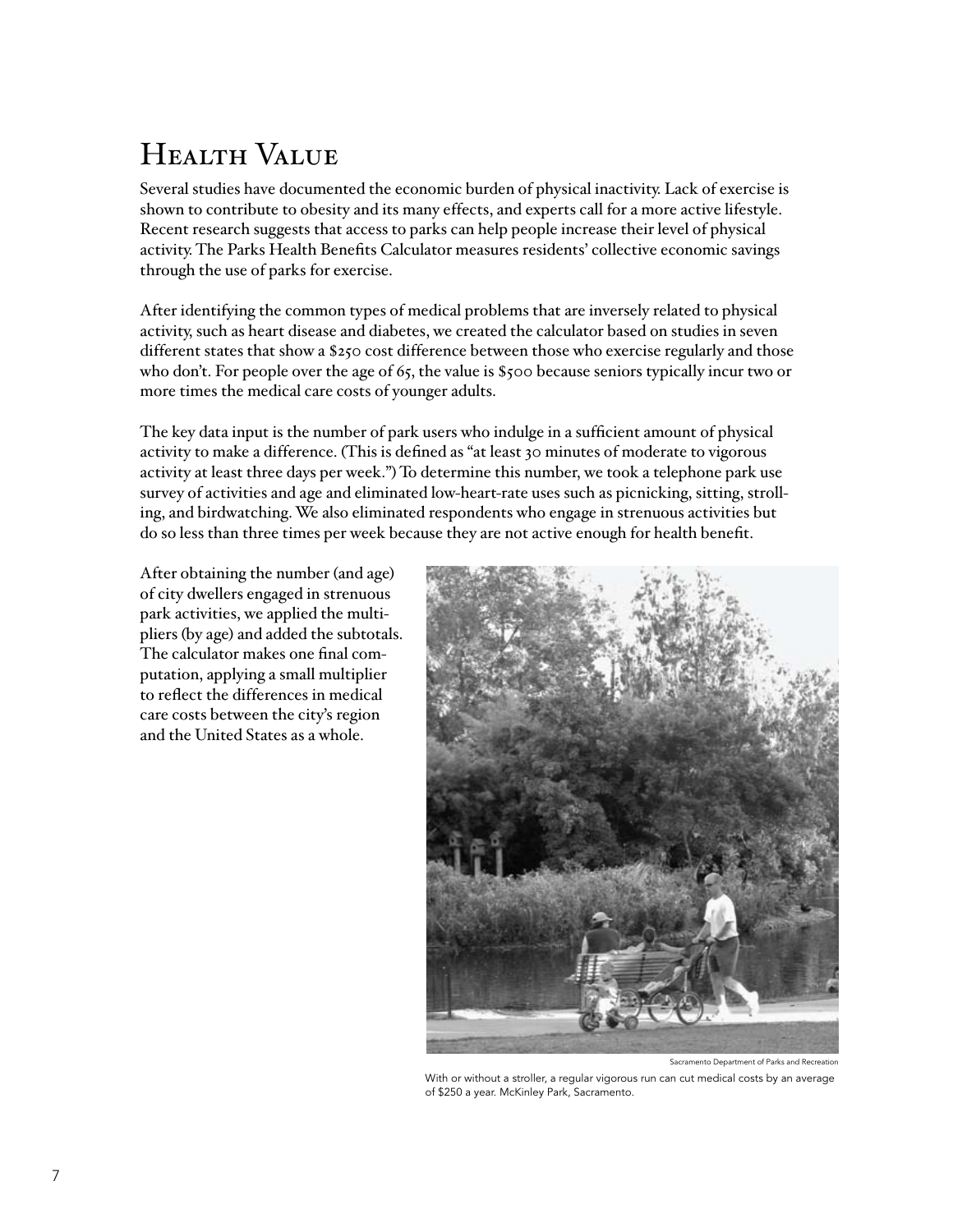#### PARK VALUE IN ACTION *Promoting Human Health in Sacramento*

Sacramento has 5,141 acres of parks that provide a multitude of ways to stay healthy. The city has 43 tennis courts, 101 baseball diamonds, 116 basketball hoops, 171 playgrounds, 78 soccer fields, 7 skate parks, 12 swimming pools, over 80 miles of trails, and many more facilities.

Using the Parks Health Benefits Calculator, we determined the medical savings realized by city residents because of park exercise and found that about 78,000 Sacramentans engage actively enough in parks to improve their health—72,000 of them under the age of 65 and about 6,000 older. Using the estimated dollar value attributable to those activities, we calculated the savings in 2007, which came to \$19,872,000.

| Health Care Savings: Physically Active Users of Sacramento Parks, 2007                                   |                                                           |                                                                                                          |              |
|----------------------------------------------------------------------------------------------------------|-----------------------------------------------------------|----------------------------------------------------------------------------------------------------------|--------------|
| <b>Cost Description</b>                                                                                  | <b>Residents</b><br><b>Physically Active</b><br>in Parks* | <b>Average Medical</b><br><b>Cost Difference</b><br><b>Between Active and</b><br><b>Inactive Persons</b> | Amount       |
| Adult users under 65 years of age                                                                        | 71,563                                                    | \$250                                                                                                    | \$17,890,750 |
| Adult users 65 years of age and older                                                                    | 6,054                                                     | \$500                                                                                                    | \$3,027,000  |
| Subtotals combined                                                                                       | 77,617                                                    |                                                                                                          | \$20,917,750 |
| Regional cost multiplier (based on<br>statewide medical costs)                                           |                                                           |                                                                                                          | 0.95         |
| <b>Total Value</b>                                                                                       |                                                           |                                                                                                          | \$19,871,863 |
| *People engaging in moderate, vigorous, or strenuous activity at least half an hour, three days per week |                                                           |                                                                                                          |              |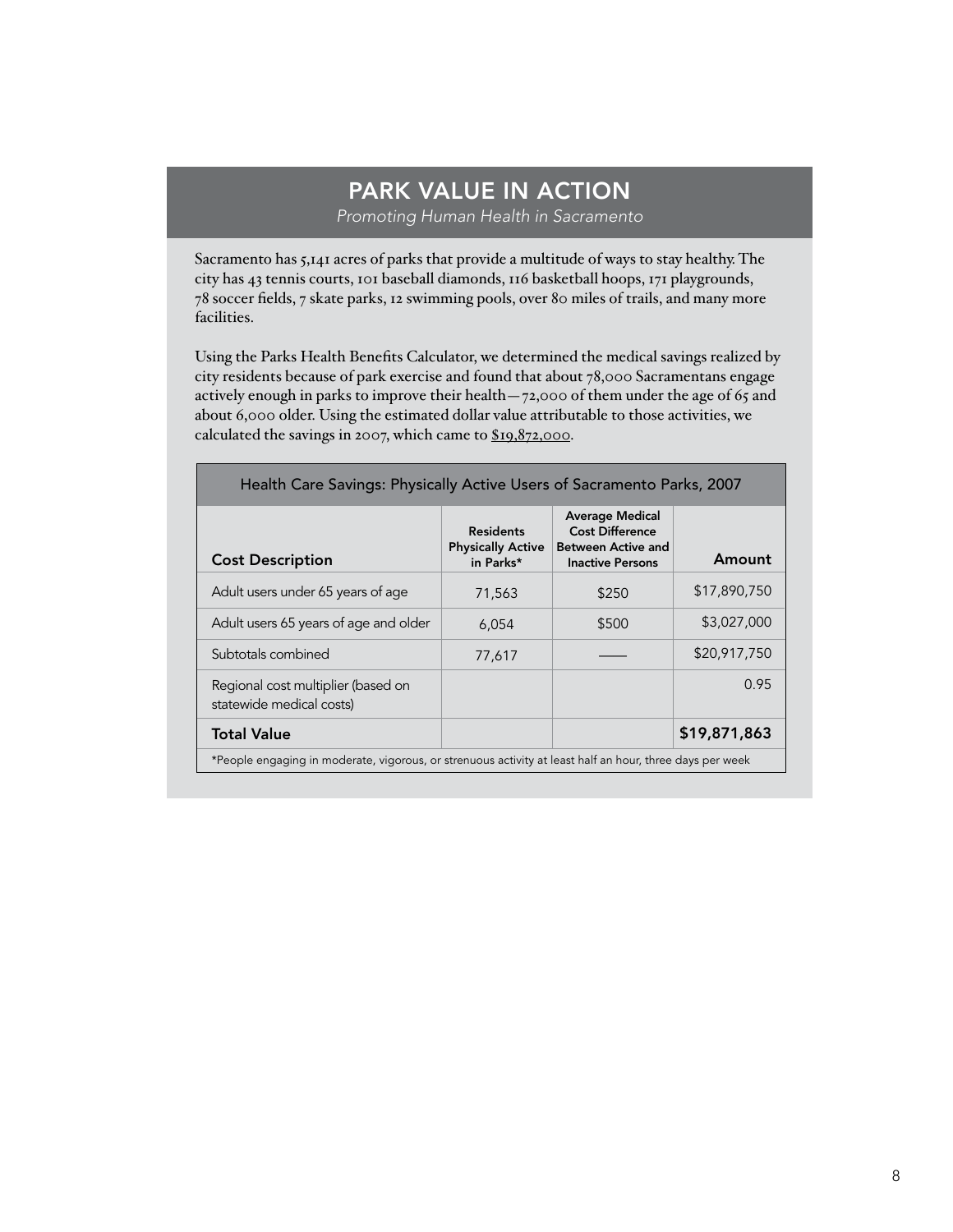# COMMUNITY COHESION

Numerous studies have shown that the more webs of human relationships a neighborhood has, the stronger, safer, and more successful it is. Any institution that promotes this kind of community cohesion—whether a club, a school, a political campaign, a religious institution, a co-op—adds value to a neighborhood and, by extension, to the whole city.

This human web, which Jane Jacobs termed "social capital," is strengthened in some cities by parks. From playgrounds to sports fields to park benches to chessboards to swimming pools to ice skating rinks to flower gardens, parks offer opportunities for people of all ages to interact, communicate, compete, learn, and grow. Perhaps more significantly, the acts of improving, renewing, or even saving a park can build extraordinary levels of social capital. This is particularly true in a neighborhood suffering from alienation partially due to the lack of safe public spaces.

While the economic value of social capital cannot be measured directly, it is instructive to tally the amount of time and money that residents devote to their parks. This can serve as a proxy. In cities with a great amount of social capital, park volunteers do everything from picking up trash and pulling weeds to planting flowers, raising playgrounds, teaching about the environment, educating public officials, and contributing dollars to the cause.

To arrive at the number, all the financial contributions made to "friends of parks" groups and park-oriented community organizations and park agencies are tallied. Also added up, through contacting each organization, are the hours of volunteer time donated to park organizations. This number is then multiplied by the value assigned to volunteerism by the national organization Independent Sector. (This value varies by year and by state.)



Philadelphia Department of Parks and Recre

With more than 100 "friends of parks" groups, Philadelphia has few peers when it comes to park-based social capital.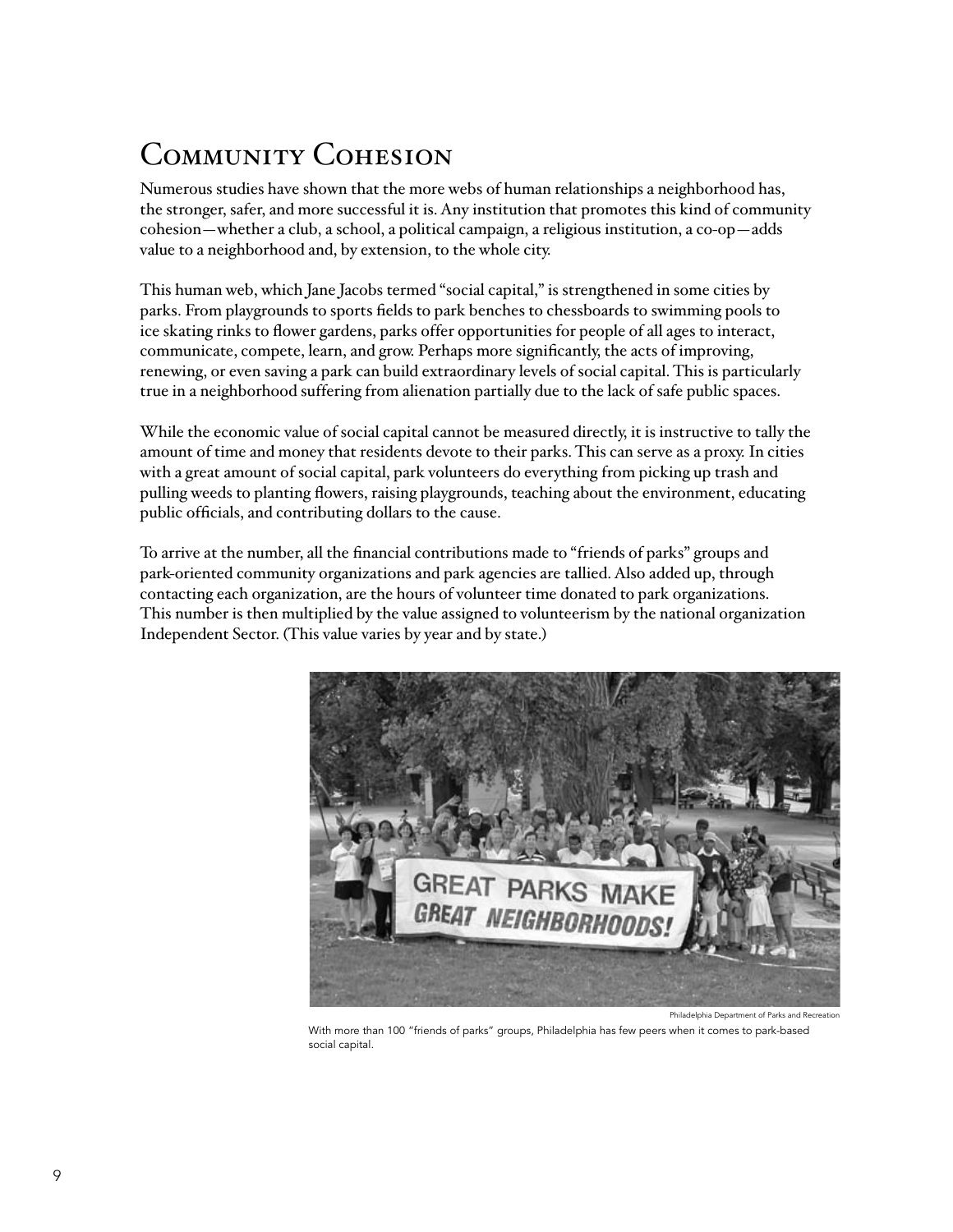#### PARK VALUE IN ACTION *Stimulating Community Cohesion in Philadelphia*

Philadelphia parks have support galore. In fact, there are more than 100 "friends of parks" organizations. Two of them, the Philadelphia Parks Alliance and Philadelphia Green, operate on a citywide basis; the rest deal with individual parks.

This impressive web of formal and informal action greatly boosts the civic life of the city, and it is measurable economically. Using the "community cohesion" methodology, we tallied the financial contributions made to all these groups in 2007. Then we added up the total volunteer hours donated to parks and converted them to a dollar figure (at \$18.17 per hour, the latest figure available for the state of Pennsylvania). Combining the two yielded a 2007 community cohesion value of \$8,600,000.

| Community Cohesion Value: Park Supporters in Philadelphia                                                 |                           |                                 |                                   |             |
|-----------------------------------------------------------------------------------------------------------|---------------------------|---------------------------------|-----------------------------------|-------------|
| <b>Organization or Activity</b>                                                                           | Volunteer<br><b>Hours</b> | Value of<br>Volunteer<br>Hours* | Financial<br><b>Contributions</b> | Total       |
| Fairmount Park Volunteers<br>(54 friends groups)                                                          | 154,209                   | \$2,894,503                     | \$3,318,713                       | \$6,213,216 |
| Independence National<br><b>Historical Park</b>                                                           | 10,390                    | \$195,017                       |                                   | \$195,017   |
| Pennsylvania Horticultural Society<br>(52 friends groups)                                                 | 65,052                    | \$1,221,026                     | \$694,680                         | \$1,915,706 |
| Other support groups, combined                                                                            | 452                       | \$8,485                         | \$267,961                         | \$276,446   |
| <b>Total Value</b>                                                                                        |                           | \$4,319,031                     | \$4,281,354                       | \$8,600,385 |
| *Value of one hour of volunteer labor in Pennsylvania as determined by Independent Sector, 2005: \$18.77. |                           |                                 |                                   |             |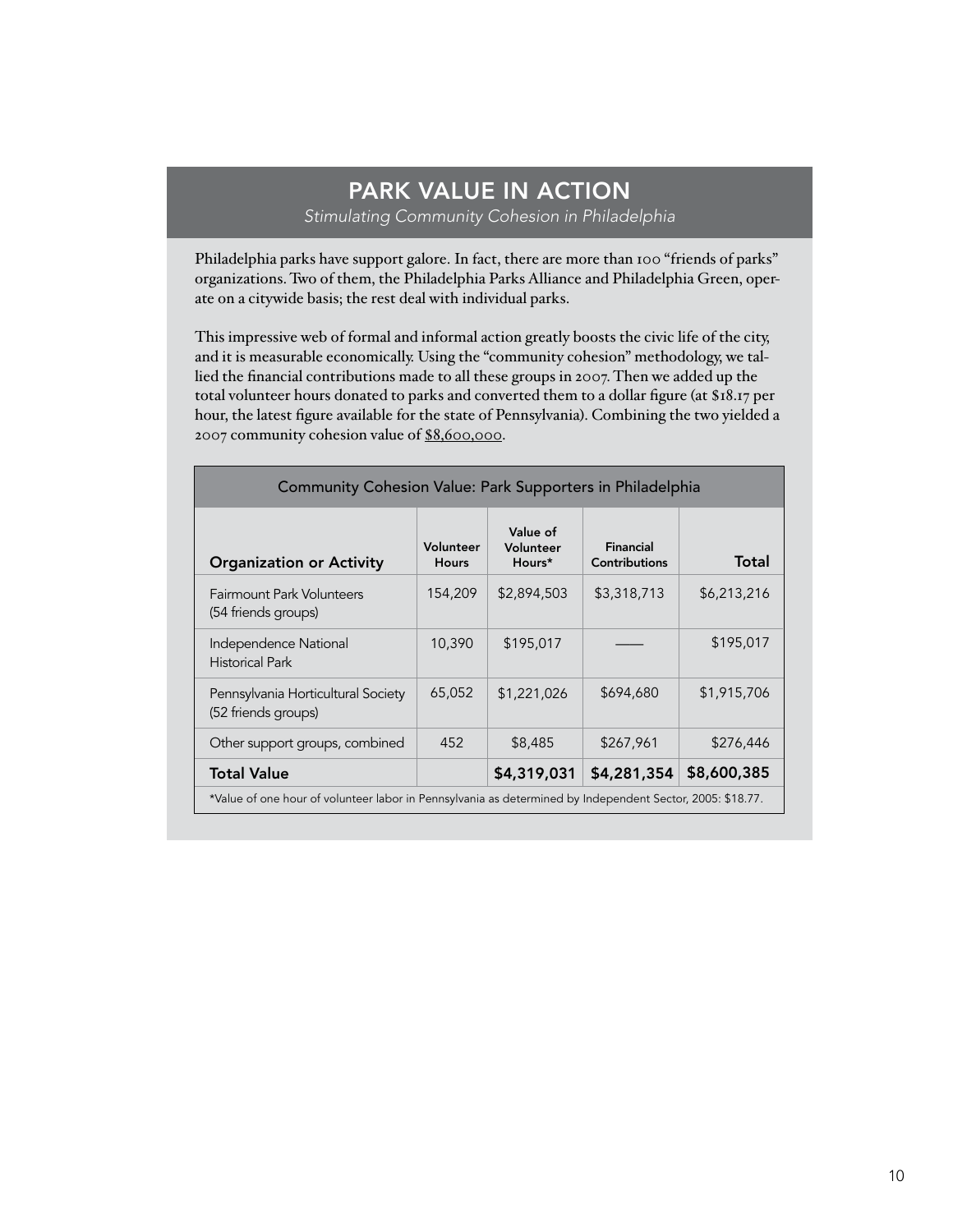### Reducing the Cost of Managing Urban Stormwater

Stormwater runoff is a significant problem in urban areas. When rainwater flows off roads, sidewalks, and other impervious surfaces, it picks up pollutants. In some cases (cities with sewer systems that separate household sewage from street runoff), the polluted rainwater flows directly into waterways, causing significant ecological problems. In other cases (cities with combined household and street systems), the rainwater is treated at a pollution control facility, but larger storms dump so much water that the system is designed to overflow when capacity is exceeded, resulting in spillage of both rainwater and household sewage.

Parkland reduces stormwater management costs by capturing precipitation and/or slowing its runoff. Large pervious (absorbent) surface areas in parks allow precipitation to infiltrate and recharge the groundwater. Also, vegetation in parks provides considerable surface area that intercepts and stores rainwater, allowing some to evaporate before it ever reaches the ground. Thus urban green spaces function like ministorage reservoirs.

The Western Research Station of the U.S. Forest Service in Davis, California, developed a model to estimate the value of retained stormwater runoff due to green space in parks. First, land cover data are obtained through analysis of aerial photographs. This reveals forested as well as open grassy areas and also water surface; it also reveals impervious surfaces in parks—roadways, trails, parking lots, buildings, and hard courts.

Second, the same photographs are then analyzed for the amount of perviousness of the *rest* of a city—in other words, the city without its parkland and not counting surface water. (Pervious land in the city can consist of residential front and back yards as well as private natural areas such as cemeteries, university quadrangles, and corporate campuses.)

Third, the amount and characteristics of rainfall are calculated from U.S. weather data. The model (which combines aspects of two other models developed by researchers with the U.S. Forest Service) uses hourly annual



Philadelphia Department of Parks and Rec

With a wide vegetative buffer to catch runoff, Pennypack Park helps reduce Philadelphia's stormwater management costs.

precipitation data to estimate annual runoff. By comparing the modeled runoff (with parks) and the runoff that would occur from a city the same size and level of development (i.e., with streets, rooftops, parking lots, etc. but without any parks), we can calculate the reduction in runoff due to parks.

The final step involves finding what it costs to manage each gallon of stormwater using traditional methods (i.e., "hard infrastructure" such as concrete pipes and holding tanks rather than parkland). By knowing this number and the amount of water held back by the park system, we can assign an economic value to the parks' water pollution reduction.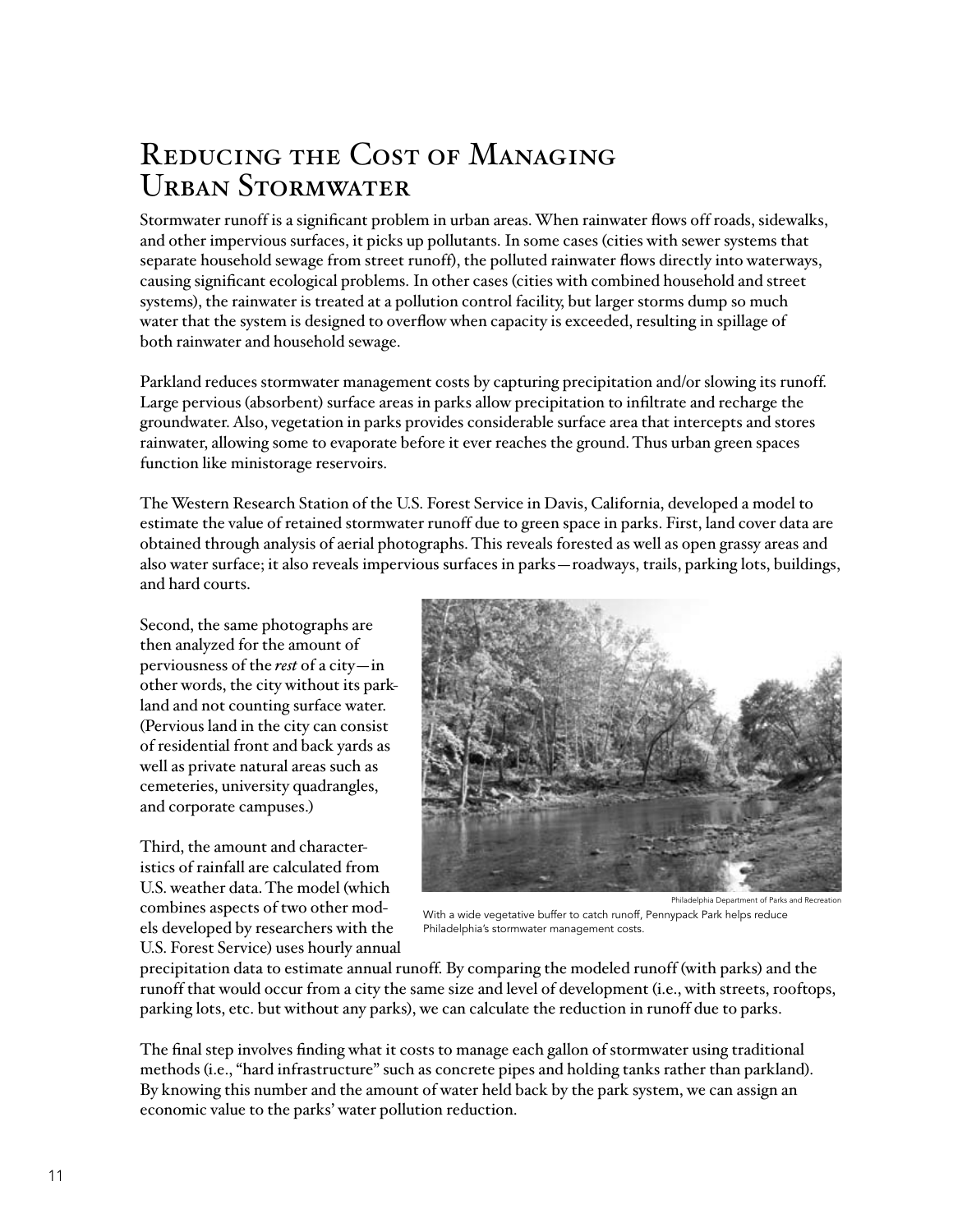#### PARK VALUE IN ACTION *Cutting Stormwater Costs in Philadelphia*

Philadelphia's 10,334-acre park system is one of the oldest in the country, and it provides more than seven acres of parkland for every 1,000 residents. About 12 percent of the city is devoted to parkland, and the water retention value of the trees, grass, riparian corridors, and plants significantly reduce the amount (and cost) of runoff entering the city's sewer system.

Philadelphia's parkland is 81.3 percent pervious. The rest of the city is 34.9 percent pervious. Philadelphia receives an average of 43.29 inches of rain per year (with the characteristic mid-Atlantic mix of drizzles, showers, and downpours). The model developed by the Forest Service shows that Philadelphia's parks reduced runoff in 2007 by 496 million cubic feet compared with a scenario in which the city had no parks. It is estimated that Philadelphia stormwater management cost is 1.2 cents (\$0.012) per cubic foot.

Thus, the park system provided a stormwater retention value of \$5,949,000 in 2007.

| Stormwater Costs in Philadelphia per Cubic Foot |                       |  |  |
|-------------------------------------------------|-----------------------|--|--|
| Rainfall on impervious surface                  | 8,667,269,456 cu. ft. |  |  |
| Annual expenditure on water treatment           | \$100,000,000         |  |  |
| Cost per cubic foot                             | \$0.012               |  |  |

| Cost Savings Due to Runoff Reduction: Philadelphia's Parks                                                                |                   |  |  |
|---------------------------------------------------------------------------------------------------------------------------|-------------------|--|--|
| Results for Typical Year - 43.29 inches of rainfall                                                                       | <b>Cubic Feet</b> |  |  |
| Annual rainfall over Entire City of Philadelphia                                                                          | 1,623,928,386     |  |  |
| Amount of actual runoff from parks<br>(81.3% perviousness)                                                                | 168,480,901       |  |  |
| Runoff if parks didn't exist and if that acreage<br>were of the same permeability as rest of city<br>(34.9% perviousness) | 664,198,620       |  |  |
| Reduction in runoff due to parkland's perviousness                                                                        | 495,717,719       |  |  |
| Estimated stormwater costs per cubic foot                                                                                 | \$0.012           |  |  |
| Total savings due to park runoff reduction                                                                                | \$5,948,613       |  |  |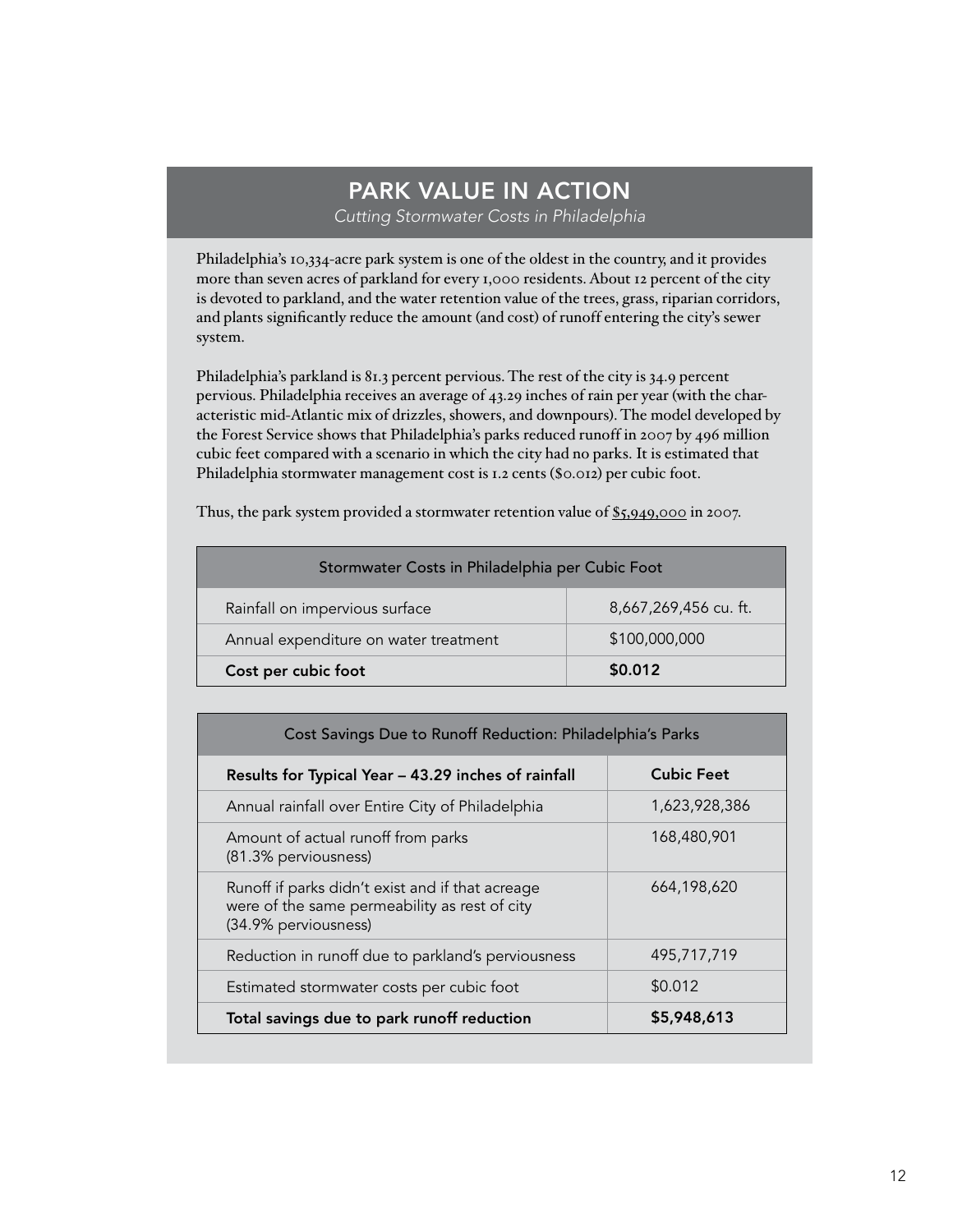### REMOVAL OF AIR POLLUTION BY VEGETATION

Air pollution is a significant and expensive urban problem, injuring health and damaging structures. The human cardiovascular and respiratory systems are affected, and there are broad consequences for health-care costs and productivity. In addition, acid deposition, smog, and ozone increase the need to clean and repair buildings and other costly infrastructure.

Trees and shrubs remove air pollutants such as nitrogen dioxide, sulfur dioxide, carbon monoxide, ozone, and some particulates. Leaves absorb gases, and particulates adhere to the plant surface, at least temporarily. Thus, vegetation in city parks plays a role in improving air quality and reducing pollution costs.

In order to quantify the contribution of park vegetation to air quality, the Northeast Research Station of the U.S. Forest Service in Syracuse, New York, designed an air pollution calculator to estimate pollution removal and value for urban trees. This calculator, which is based on the Urban Forest Effects (UFORE) model of the U.S. Forest Service, is location-specific, taking into account the air pollution characteristics of a given city. (Thus, even if two cities have similar forest characteristics, the park systems could still generate different results because of differences in ambient air quality.)

First, land cover information for all of a city's parks is obtained through analysis of aerial photography. (While every city has street trees and numerous other trees on private property, only the trees on public parkland are measured.)

Then the calculator determines the pollutant flow through an area within a given time period (known as "pollutant flux"), taking into account concentration and velocity of deposition. The calculator also takes into account characteristics of different types of trees and other vegetation and seasonal leaf variation.

National Park Service

Washington, D.C.'s Rock Creek Park has more than 1,500 acres of trees that trap and absorb pollutants from the city's air.

The calculator uses hourly pollution concentra-

tion data from the U.S. Environmental Protection Agency. The total pollutant flux is multiplied by tree-canopy coverage to estimate pollutant removal. The monetary value is estimated using the median U.S. externality value for each pollutant. (The "externality value" refers to the amount it would otherwise cost to prevent a unit of that pollutant from entering the atmosphere. For instance, the externality value of a short ton of carbon monoxide is \$870; the externality value of the same amount of sulfur dioxide is \$1,500.)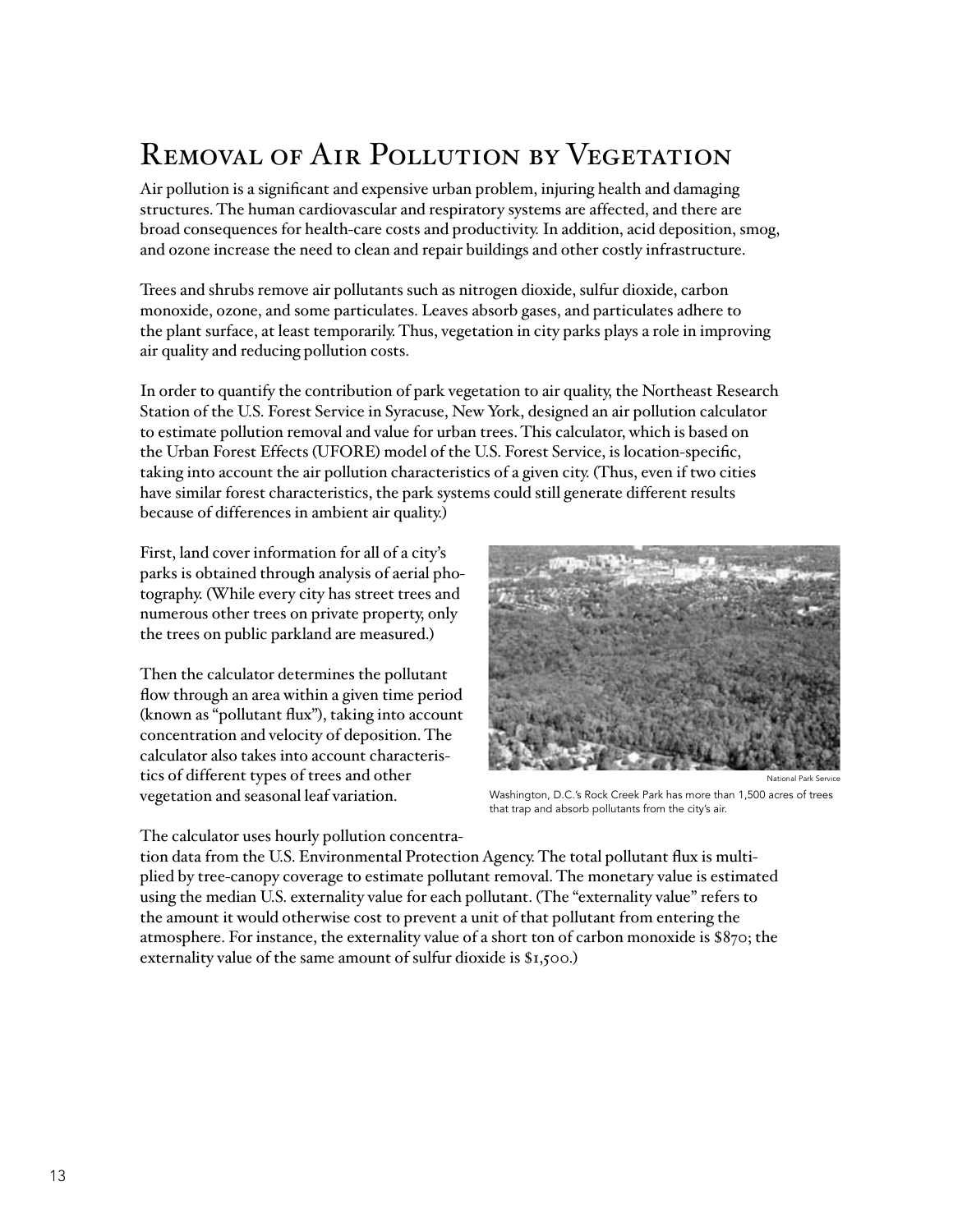#### PARK VALUE IN ACTION *Cutting Air Pollution Costs in Washington, D.C.*

The trees of Washington, D.C., are the city's lungs, inhaling and exhaling the air flowing around them.

Beyond the famous Japanese cherry trees around the Tidal Basin, the stately elms gracing the Reflecting Pool, and massive oaks of Lafayette Park, there are 4,839 acres of general tree cover in the city's 7,999 acres of parkland. Their aesthetic value is not countable, but the value of the air pollution they extract is. The Air Quality Calculator determined that they removed 244 tons of carbon dioxide, nitrogen dioxide, ozone, particulate matter, and sulfur dioxide in 2005. Based on the dollar values assigned to these pollutants, the savings was \$1,130,000.

| Air Pollution Removal Value of Washington D.C.'s Parks, 2005                       |                                      |                                         |                                                |
|------------------------------------------------------------------------------------|--------------------------------------|-----------------------------------------|------------------------------------------------|
| <b>Pollutant Type</b>                                                              | <b>Tons of Pollutant</b><br>Removed* | Dollars Saved per<br><b>Ton Removed</b> | <b>Total Pollutant</b><br><b>Removal Value</b> |
| Carbon dioxide                                                                     | 10.4                                 | \$870                                   | \$9,089                                        |
| Nitrogen dioxide                                                                   | 43.7                                 | \$6,127                                 | \$267,572                                      |
| Ozone                                                                              | 83.7                                 | \$6,127                                 | \$512,771                                      |
| Particular matter                                                                  | 70.3                                 | \$4,091                                 | \$287,709                                      |
| Sulfur dioxide                                                                     | 35.5                                 | \$1,500                                 | \$53,246                                       |
| Total                                                                              | 243.6                                |                                         | \$19,871,863                                   |
| *Based on the city's 60.5% tree cover (4,839 acres) of 7,999 acres total parkland. |                                      |                                         |                                                |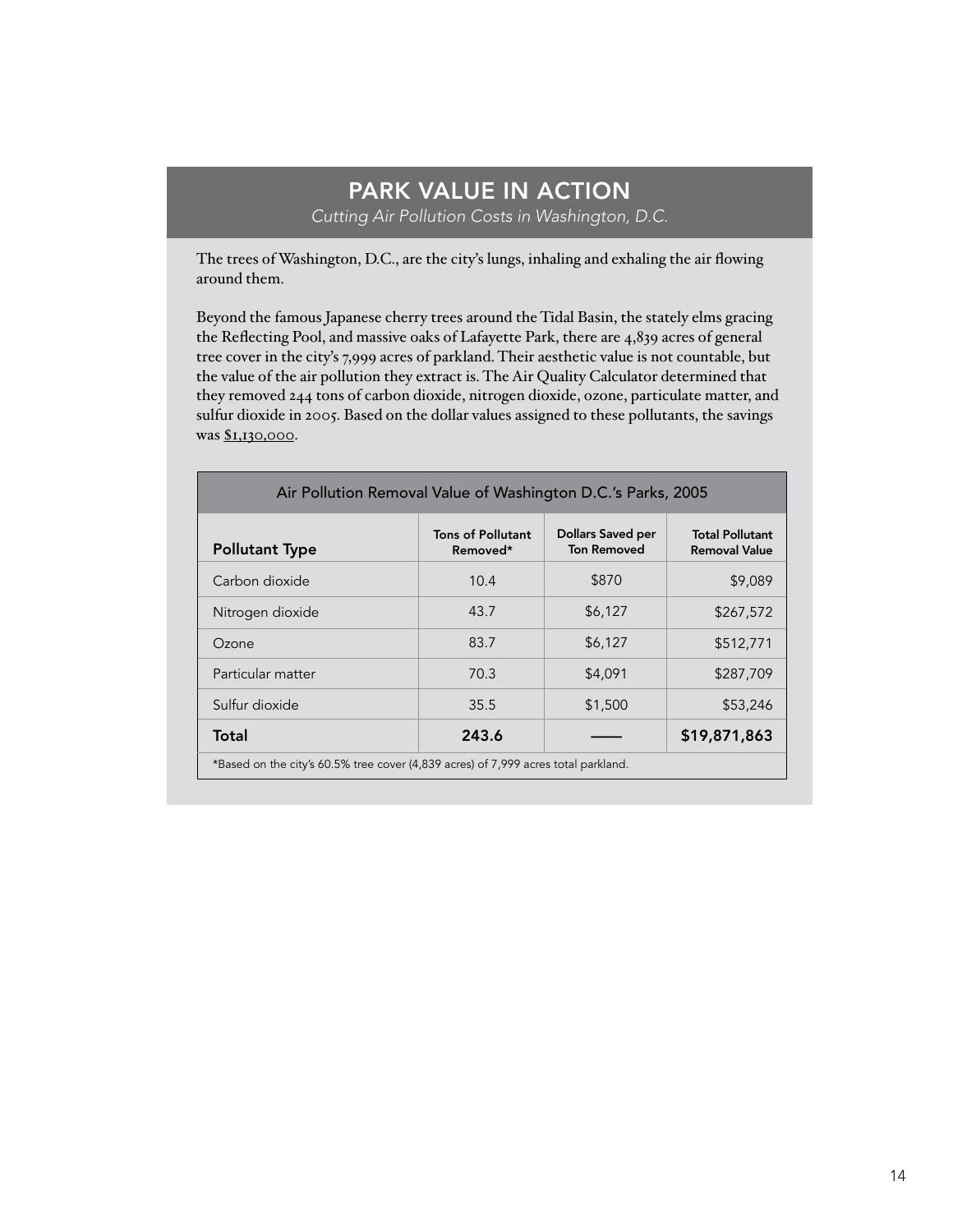### CONCLUSION

While reams of urban research have been carried out on the economics of housing, manufacturing, retail, and even the arts, there has been until now no comprehensive study of the worth of a city's park system. The Trust for Public Land believes that answering this question—"How much value does an excellent city park system bring to a city?"—can be profoundly helpful to all the nation's urban areas. For the first time, parks can be assigned the kind of numerical underpinning long associated with transportation, trade, housing, and other sectors. Urban analysts will be able to obtain a major piece of missing information about how cities work and how parks fit into the equation. Housing proponents and others may be able to find a new ally in city park advocates. And mayors, city councils, and chambers of commerce may uncover solid justification to strategically acquire parkland in balance with community development projects.

Determining the economic value of a city park system is a science still in its infancy. Much research and analysis lie ahead. And cities themselves, perhaps in conjunction with universities, can help greatly by collecting more specific data about park usership, park tourism, adjacent property transactions, water runoff and retention, and other measures. In fact, every aspect of city parks from design to management to programming to funding to marketing—would benefit from deeper analysis. In that spirit this report is offered: for the conversation about the present and future role of parks within the life and economy of American cities.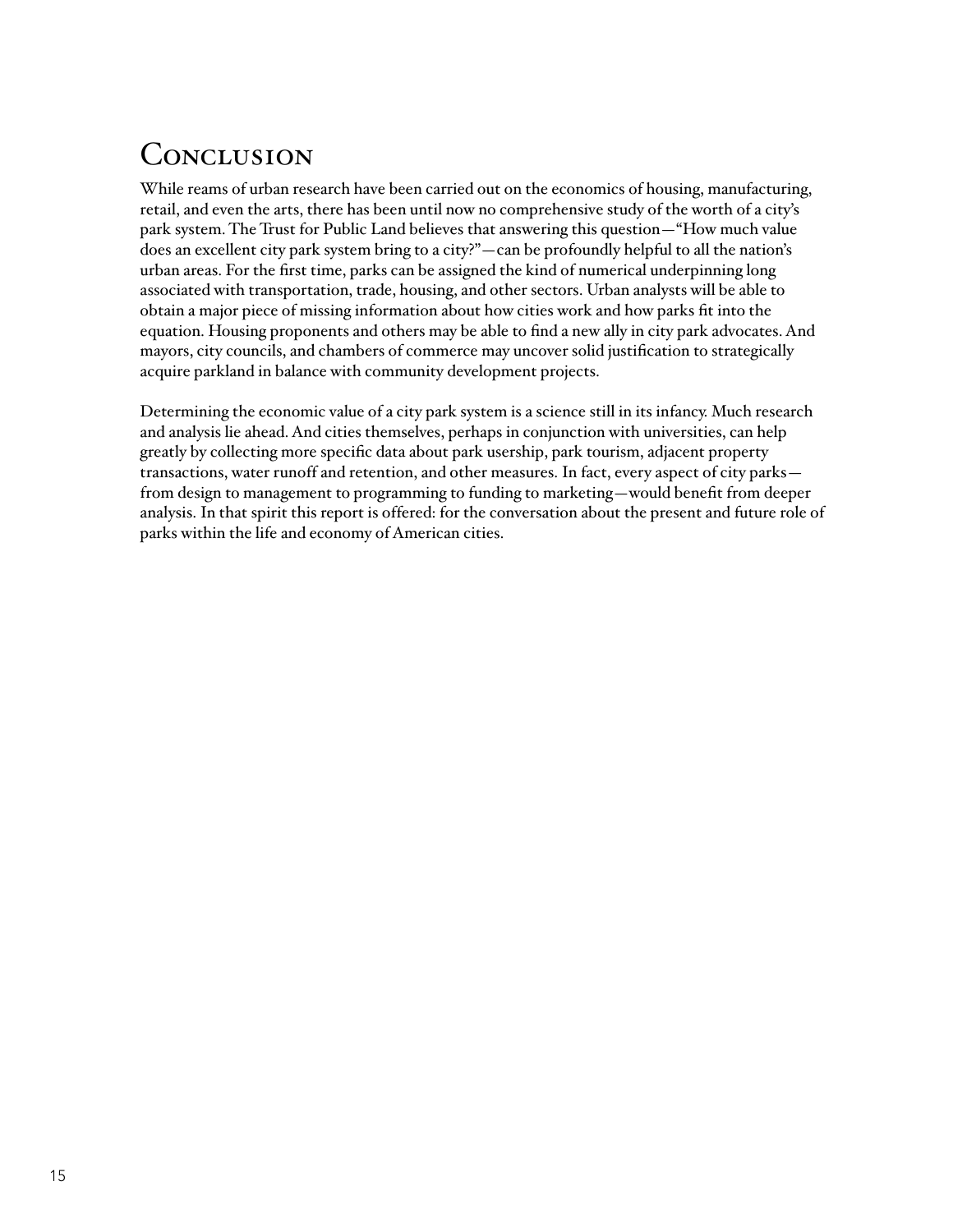### Appendix 1 **ACKNOWLEDGMENTS**

The report was funded through a grant from The Graham Foundation for Advanced Studies in the Fine Arts. Major consultation on the underlying economic formulas for this study was provided by:

David Chenoweth, Ph.D., Health Management Associates, New Bern, North Carolina

John Crompton, Ph.D., Department of Park, Recreation and Tourism Sciences, Texas A&M University, College Station

E.G. McPherson, Ph.D., U.S. Forest Service Research Station, Davis, California

Sarah Nicholls, Ph.D., Department of Park Recreation and Tourism Resources, Michigan State University, East Lansing

David Nowak, Ph.D., U.S. Forest Service Northeast Research Station, Syracuse, New York

Dan Stynes, Ph.D., Department of Park, Recreation and Tourism Resources, Michigan State University, East Lansing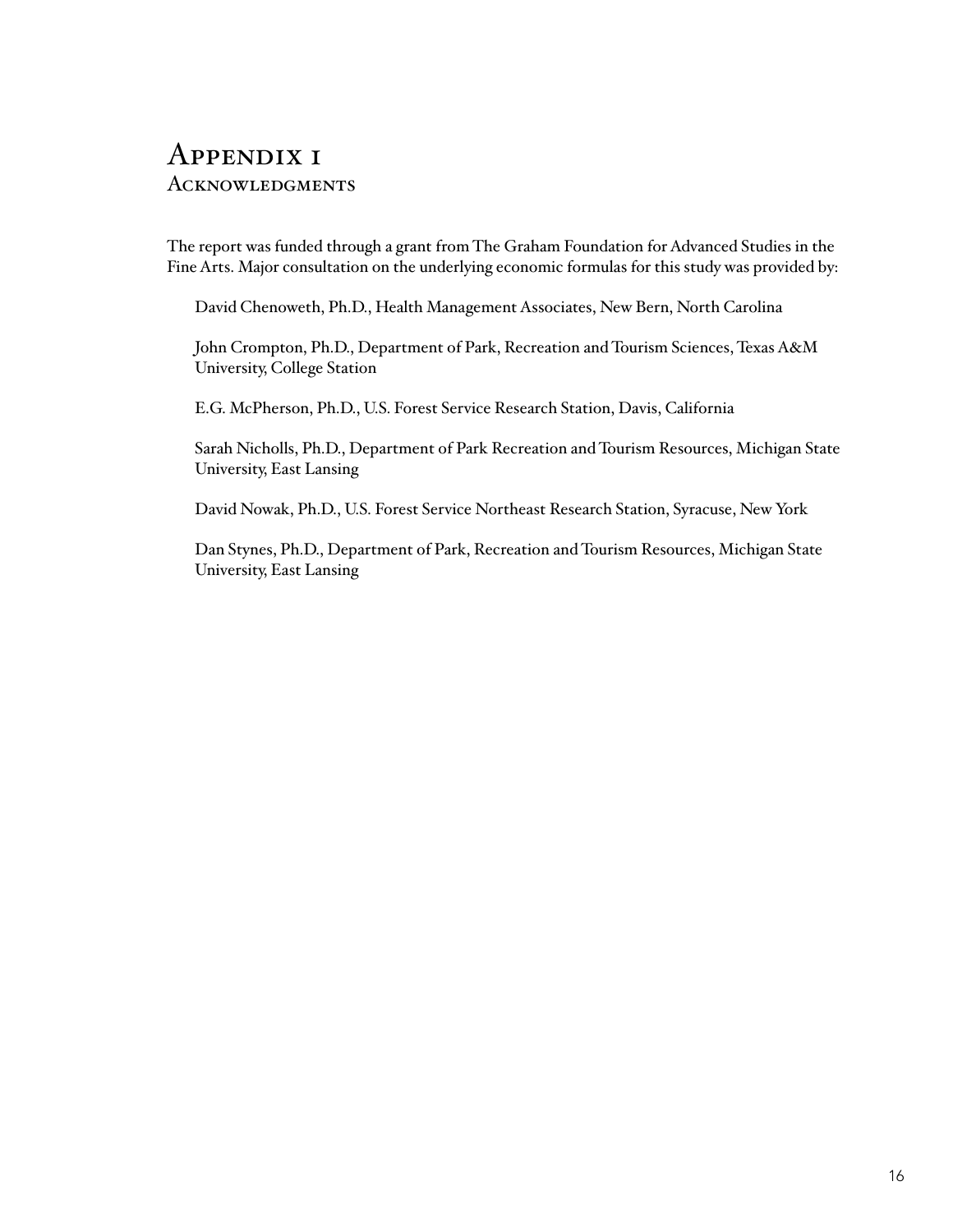### Appendix 2 Colloquium Participants

*The following individuals took part in the colloquium "How Much Value Does a Park System Bring to a City" in Philadelphia in October 2003.*

| Susan Baird               | Denver Department of Parks and Recreation       | Denver                    |
|---------------------------|-------------------------------------------------|---------------------------|
| Kathy Blaha               | The Trust for Public Land                       | Washington, D.C.          |
| <b>Blaine Bonham</b>      | Pennsylvania Horticultural Society              | Philadelphia              |
| Glenn Brill               | Ernst & Young                                   | New York                  |
| Valerie Burns             | <b>Boston Natural Areas Network</b>             | <b>Boston</b>             |
| <b>Patrice Carroll</b>    | Philadelphia Managing Director's Office         | Philadelphia              |
| Donald Colvin             | Indianapolis Department of Parks and Recreation | Indianapolis              |
| <b>Ernest Cook</b>        | The Trust for Public Land                       | <b>Boston</b>             |
| John Crompton             | Texas A&M University                            | College Station, Texas    |
| Dick Dadey                | City Parks Alliance                             | New York                  |
| Nancy Goldenberg          | Philadelphia Center City Partners               | Philadelphia              |
| Peter Harnik              | The Trust for Public Land                       | Washington, D.C.          |
| Nancy Kafka               | The Trust for Public Land                       | <b>Boston</b>             |
| <b>Alastair McFarlane</b> | U.S. Dept of Housing and Urban Development      | Washington, D.C.          |
| Ken Meter                 | <b>Crossroads Resource Center</b>               | Minneapolis               |
| <b>Sarah Nicholls</b>     | Michigan State University                       | <b>East Lansing</b>       |
| Joan Reilly               | Pennsylvania Horticultural Society              | Philadelphia              |
| Dan Stynes                | Michigan State University                       | <b>East Lansing</b>       |
| Patrice Todisco           | <b>Boston GreenSpace Alliance</b>               | <b>Boston</b>             |
| Susan Wachter             | University of Pennsylvania                      | Philadelphia              |
| Guijing Wang              | <b>Centers for Disease Control</b>              | Atlanta                   |
| Richard Weisskoff         | <b>Everglades Economics Group</b>               | North Miami               |
| Wayne Weston              | Mecklenburg Parks and Recreation Department     | Charlotte, North Carolina |
| Jennifer Wolch            | University of Southern California               | Los Angeles               |
| Kathleen Wolf             | University of Washington                        | Seattle                   |
| Matt Zieper               | The Trust for Public Land                       | <b>Boston</b>             |
|                           |                                                 |                           |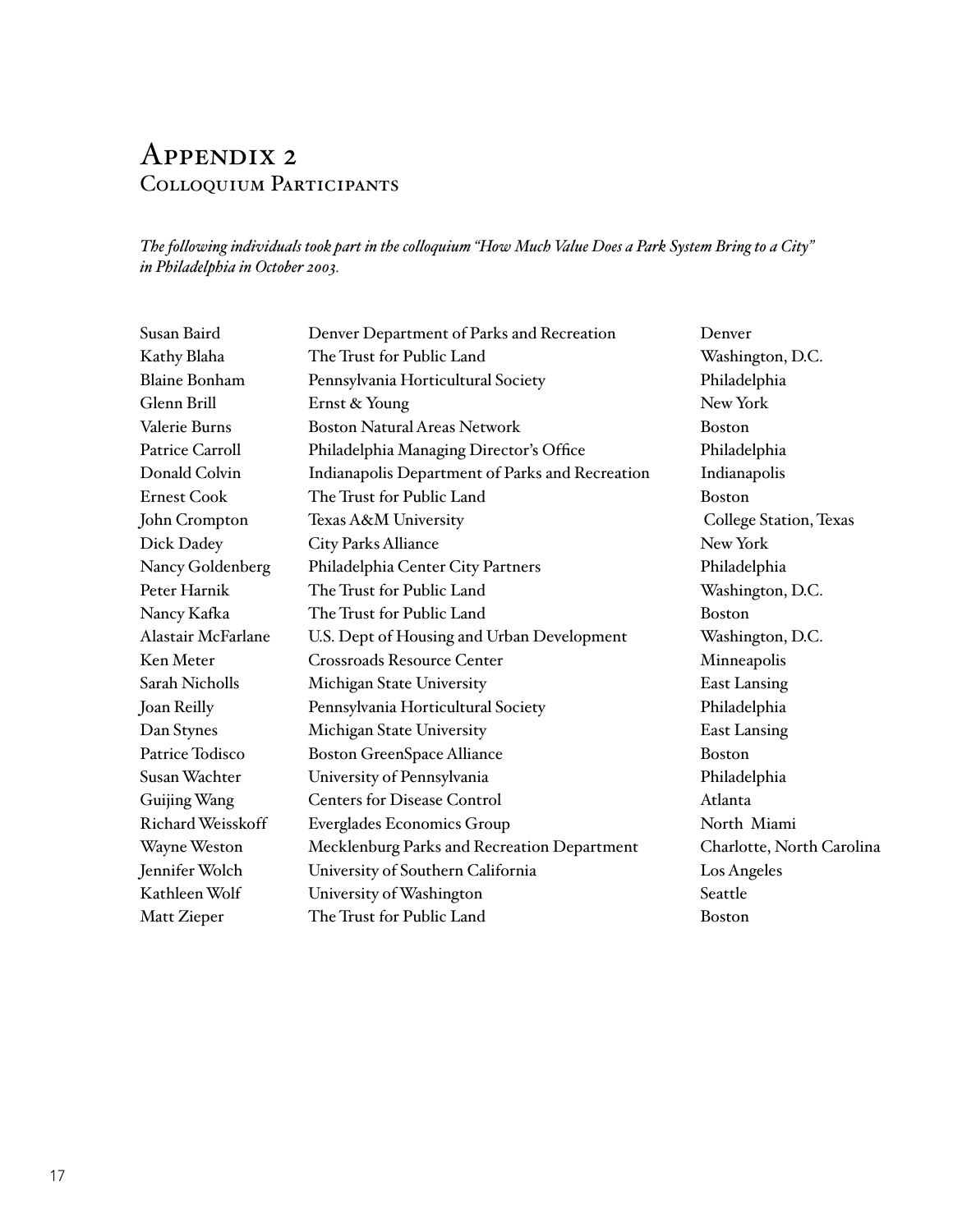### Appendix 3 Resources Related to the Economic Value of Parks

Bedimo-Rung, A. L., A. J. Mowen, and D. Cohen. 2005. The significance of parks to physical activity and public health: A conceptual model. *American Journal of Preventive Medicine* 28(2S2): 159–168.

Center for Urban Forest Research. Collection of "Benefits and Cost" Research. U.S. Forest Service. Davis, California. http://www.fs.fed.us/psw/programs/cufr/research/studies.php?TopicID=2.

Correll, M., J. Lillydahl, H. Jane, and L. D. Singell.1978. The effect of green belts on residential property values: Some findings on the political economy of open space. *Land Economics* 54 (2): 07–217.

Crompton, J. L. 2004. *The Proximate Principle: The Impact of Parks,Open Space and Water Features on Residential Property Values and the Property Tax Base.* Ashburn, VA: National Recreation and Park Association.

Ernst and Young. 2003. *Analysis of Secondary Economic Impacts of New York City Parks.* New York: New Yorkers for Parks.

Gies, E. 2006. *The Health Benefits of Parks: How Parks Keep Americans and Their Communities Fit and Healthy.* San Francisco: The Trust for Public Land.

Lutzenhiser, M., and N. Noelwahr. 2001. The effect of open spaces on a home's sale price. *Contemporary Economic Policy* 19 (3): 291–298.

McPherson, E. G. 1998. Structure and sustainability of Sacramento's urban forest. *Journal of Arboriculture* 24 (4): 174–190.

Miller, A. R. 2001. *Valuing Open Space: Land Economics and Neighborhood Parks.* Cambridge: Massachusetts Institute of Technology Center for Real Estate.

Nicholls, S., and J. L. Crompton. 2005. The impact of greenways on property values: Evidence from Austin, Texas. *Journal of Leisure Research* 37 (3): 321–341.

———. 2005. Why do people choose to live in golf course communities? *Journal of Park and Recreation Administration* 23 (1): 37–52.

Nowak, D. J., D. E. Crane, and J. C. Stevens. 2006. Air pollution removal by urban trees and shrubs in the United States. *Urban Forestry and Urban Greening* 4: 115–123.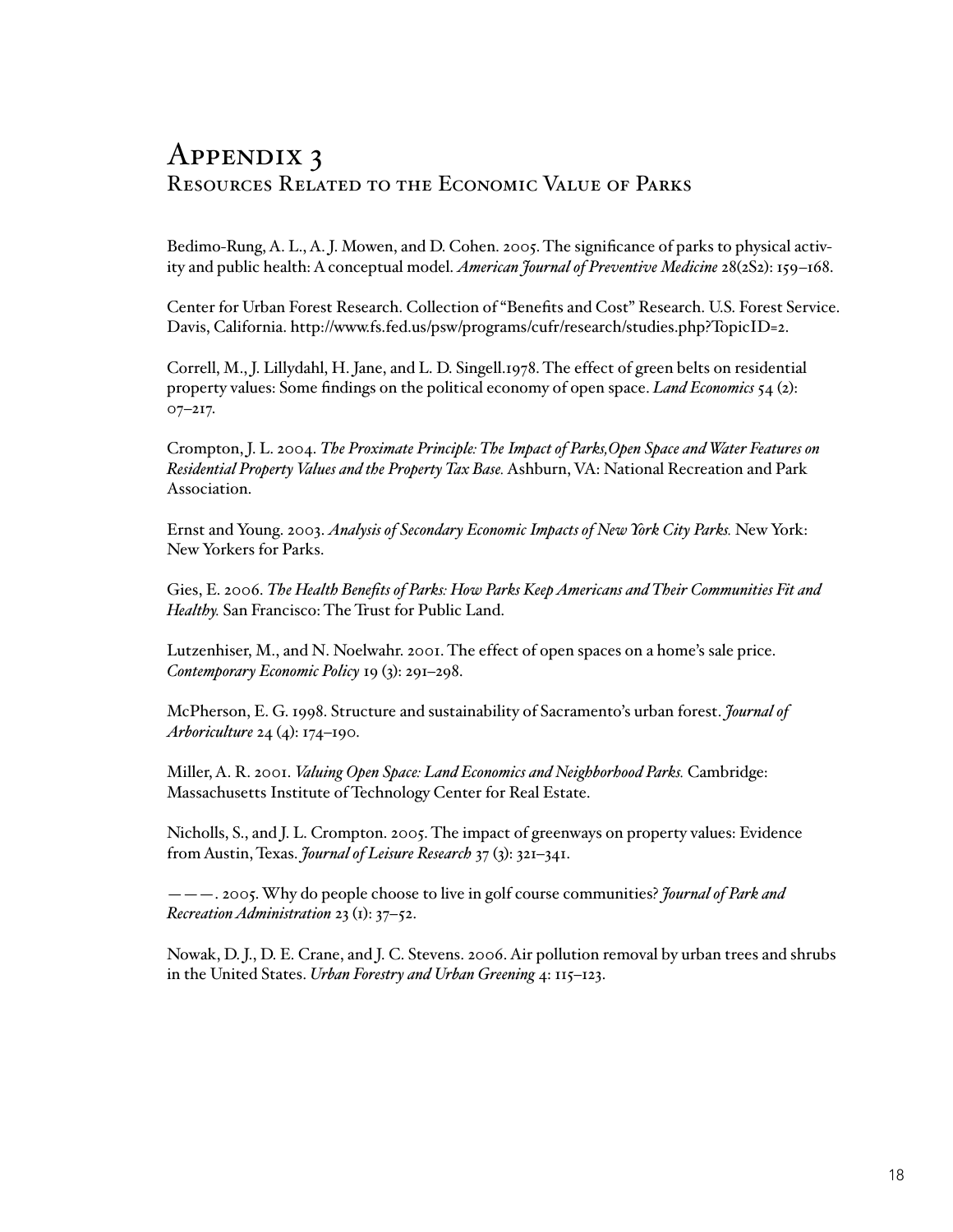Nowak, D. J., D. E. Crane, J. C. Stevens, and M. Ibarra. 2002. *Brooklyn's Urban Forest.* USDA Forest Service General Technical Report. NE-290. Newtown Square, PA: U.S. Department of Agriculture.

Nowak, D. J., R. E. Hoehn, D. E. Crane, J. C. Stevens, and J. T. Walton. 2006. *Assessing Urban Forest Effects and Values: Washington, D.C.'s Urban Forest.* USDA Forest Service Resource Bulletin. NRS-1. Newtown Square, PA: U.S. Department of Agriculture.

Nowak, D. J., R. E. Hoehn, D. E. Crane, J. C. Stevens, J. T. Walton, J. Bond, and G. Ina. 2006. *Assessing Urban Forest Effects and Values: Minneapolis' Urban Forest.* USDA Forest Service Resource Bulletin. NE-166. Newtown Square, PA: U.S. Department of Agriculture.

Nowak, D. J., P. J. McHale, M. Ibarra, D. Crane, J. Stevens, and C. Luley. 1998. Modeling the effects of urban vegetation on air pollution. In *Air Pollution Modeling and Its Application XII,* ed. S. Gryning and N. Chaumerliac. New York: Plenum Press 399–407.

Stynes, D. J., D. B. Propst, W. H. Chang, and Y. Sun. *Estimating Regional Economic Impacts of Park Visitor Spending: Money Generation Model Version 2 (MGM2).* East Lansing: Department of Park, Recreation and Tourism Resources, Michigan State University.

Stynes, D. J. 1997. *Economic Impacts of Tourism: A Handbook for Tourism Professionals.* Urbana: University of Illinois, Tourism Research Laboratory. http://web4.canr.msu.edu/mgm2/econ/.

Wachter, S. M. and G. Wong July 2006. *What Is a Tree Worth? Green-City Strategies and Housing Prices.* http://ssrn.com/abstract=931736.

Walker, C. 2004. *The Public Value of Urban Parks.* Washington, DC: Urban Institute. http://www.wallacefoundation.org/NR/rdonlyres/5EB4590E-5E12-4E72-B00D-613A42E292E9/0/ ThePublicValueofUrbanParks.pdf.